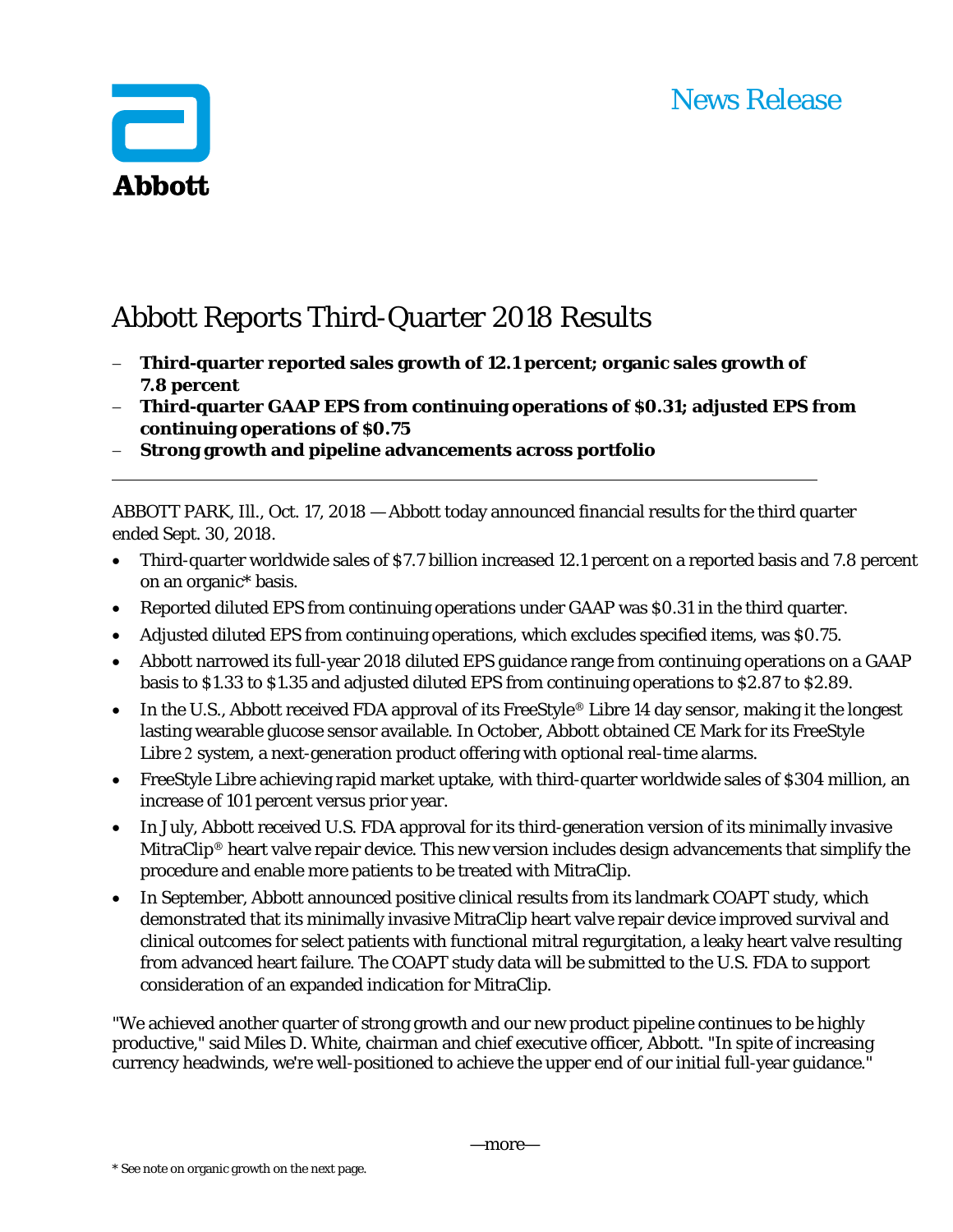## **THIRD‐QUARTER BUSINESS OVERVIEW**

*Note: Management believes that measuring sales growth rates on an organic basis is an appropriate way for investors to best understand the underlying performance of the business.* 

## *Organic sales growth:*

- *Excludes prior year results for the Abbott Medical Optics (AMO) and St. Jude Medical vascular closure businesses, which were divested during the first quarter 2017;*
- *Excludes the current and prior year results for Rapid Diagnostics, which reflect results for Alere Inc., which was acquired on Oct. 3, 2017; and*
- *Excludes the impact of foreign exchange.*

*Following are sales by business segment and commentary for the third quarter and first nine months of 2018:* 

## **Total Company**

(\$ in millions)

|                                    |            |       |       | % Change vs. 3Q17 |          |       |         |       |       |  |  |
|------------------------------------|------------|-------|-------|-------------------|----------|-------|---------|-------|-------|--|--|
|                                    | Sales 3Q18 |       |       |                   | Reported |       | Organic |       |       |  |  |
|                                    | U.S.       | Int'l | Total | U.S.              | Int'l    | Total | U.S.    | Int'l | Total |  |  |
| Total *                            | 2,707      | 4,949 | 7.656 | 17.0              | 9.6      | 12.1  | 5.2     | 9.2   | 7.8   |  |  |
| <b>Nutrition</b>                   | 774        | 1.064 | 1.838 | 2.1               | 5.3      | 4.0   | 2.1     | 9.1   | 6.1   |  |  |
| <b>Diagnostics</b>                 | 666        | 1.158 | 1.824 | 80.2              | 27.3     | 42.6  | 6.1     | 8.1   | 7.5   |  |  |
| <b>Established Pharmaceuticals</b> | --         | 1.159 | 1.159 | n/a               | (0.9)    | (0.9) | n/a     | 5.9   | 5.9   |  |  |
| <b>Medical Devices</b>             | 1.258      | 1.557 | 2.815 | 6.9               | 9.7      | 8.4   | 6.9     | 12.2  | 9.8   |  |  |

\* Total 2018 Abbott sales from continuing operations include Other Sales of \$20 million.

|                                    |                          |            |        | % Change vs. 9M17 |          |       |                |       |       |  |  |
|------------------------------------|--------------------------|------------|--------|-------------------|----------|-------|----------------|-------|-------|--|--|
|                                    |                          | Sales 9M18 |        |                   | Reported |       | <b>Organic</b> |       |       |  |  |
|                                    | U.S.                     | Int'l      | Total  | U.S.              | Int'l    | Total | <b>U.S.</b>    | Int'l | Total |  |  |
| Total *                            | 8,084                    | 14.729     | 22.813 | 15.5              | 15.0     | 15.2  | 4.6            | 9.2   | 7.6   |  |  |
| <b>Nutrition</b>                   | 2,313                    | 3.139      | 5.452  | 2.3               | 9.0      | 6.1   | 2.3            | 8.5   | 5.8   |  |  |
| <b>Diagnostics</b>                 | 2.018                    | 3.516      | 5.534  | 79.4              | 36.0     | 49.2  | 3.3            | 8.0   | 6.6   |  |  |
| <b>Established Pharmaceuticals</b> | $\overline{\phantom{a}}$ | 3,332      | 3.332  | n/a               | 6.1      | 6.1   | n/a            | 8.3   | 8.3   |  |  |
| <b>Medical Devices</b>             | 3.726                    | 4.724      | 8.450  | 6.3               | 15.7     | 11.4  | 6.5            | 11.4  | 9.1   |  |  |

\* Total 2018 Abbott sales from continuing operations include Other Sales of \$45 million.

n/a = Not Applicable.

Note: In order to compute results excluding the impact of exchange rates, current year U.S. dollar sales are multiplied or divided, as appropriate, by the current year average foreign exchange rates and then those amounts are multiplied or divided, as appropriate, by the prior year average foreign exchange rates.

Third-quarter 2018 worldwide sales of \$7.7 billion increased 12.1 percent on a reported basis. On an organic basis, worldwide sales increased 7.8 percent. Refer to pages 17 and 18 for a reconciliation of adjusted historical revenue.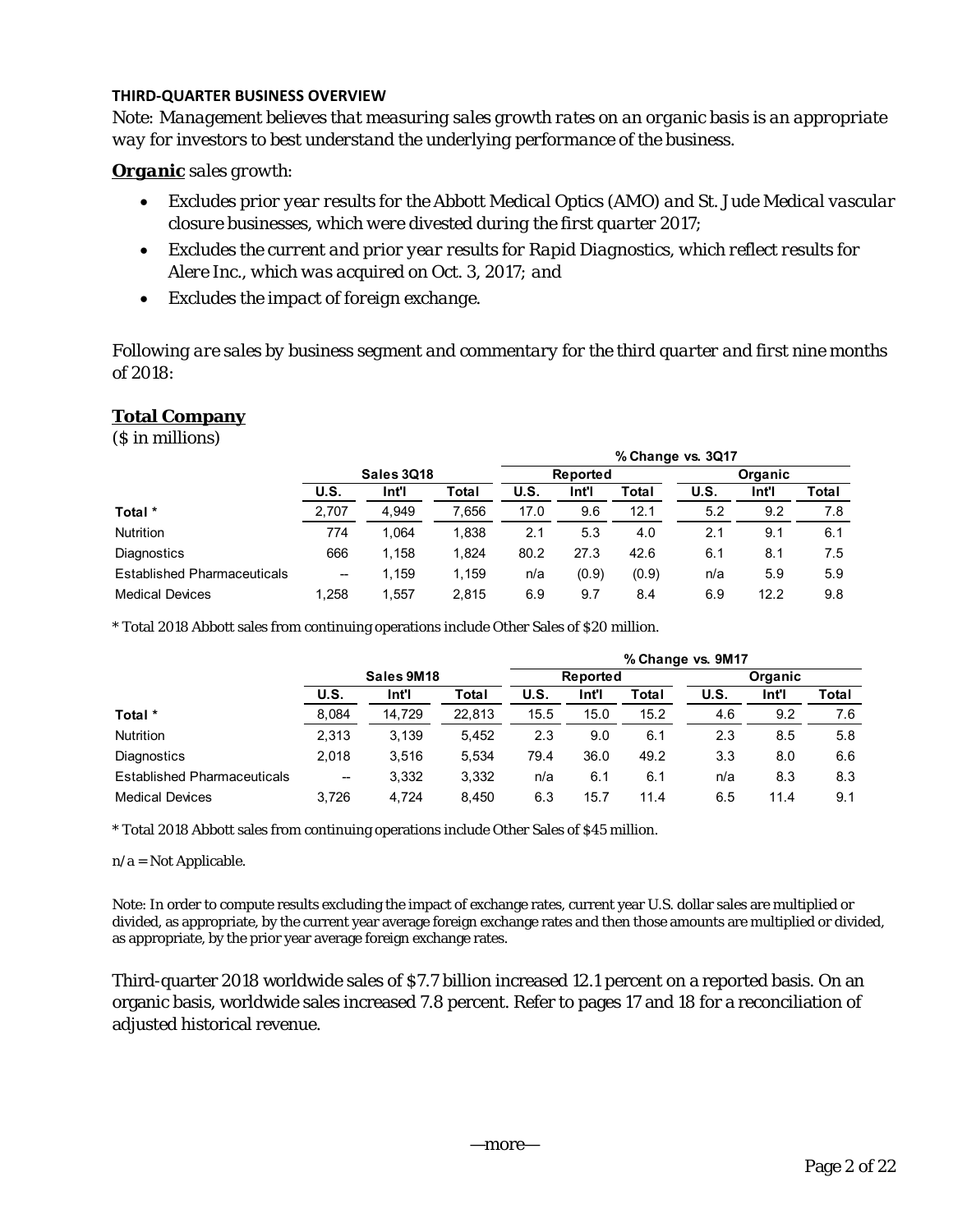## **Nutrition**

(\$ in millions)

|           |             |            |       |       |          | % Change vs. 3Q17 |       |         |       |
|-----------|-------------|------------|-------|-------|----------|-------------------|-------|---------|-------|
|           |             | Sales 3Q18 |       |       | Reported |                   |       | Organic |       |
|           | <b>U.S.</b> | Int'l      | Total | U.S.  | Int'l    | Total             | U.S.  | Int'l   | Total |
| Total     | 774         | 1.064      | 1,838 | 2.1   | 5.3      | 4.0               | 2.1   | 9.1     | 6.1   |
| Pediatric | 459         | 580        | 1,039 | 5.5   | 7.4      | 6.6               | 5.5   | 10.9    | 8.5   |
| Adult     | 315         | 484        | 799   | (2.4) | 2.9      | 0.8               | (2.4) | 7.1     | 3.2   |
|           |             |            |       |       |          | % Change vs. 9M17 |       |         |       |
|           |             | Sales 9M18 |       |       | Reported |                   |       | Organic |       |
|           | <b>U.S.</b> | Int'l      | Total | U.S.  | Int'l    | Total             | U.S.  | Int'l   | Total |
| Total     | 2,313       | 3,139      | 5,452 | 2.3   | 9.0      | 6.1               | 2.3   | 8.5     | 5.8   |
| Pediatric | 1,376       | 1.708      | 3,084 | 3.7   | 9.3      | 6.8               | 3.7   | 8.5     | 6.3   |
| Adult     | 937         | 1.431      | 2,368 | 0.2   | 8.7      | 5.2               | 0.2   | 8.5     | 5.1   |

Worldwide Nutrition sales increased 4.0 percent on a reported basis in the third quarter, including an unfavorable 2.1 percent effect of foreign exchange, and increased 6.1 percent on an organic basis.

Worldwide Pediatric Nutrition sales increased 6.6 percent on a reported basis in the third quarter, including an unfavorable 1.9 percent effect of foreign exchange, and increased 8.5 percent on an organic basis. International pediatric sales increased 7.4 percent on a reported basis, including an unfavorable 3.5 percent effect of foreign exchange, and increased 10.9 percent on an organic basis. Strong performance in the quarter was led by above-market growth in the U.S. and double-digit growth in both Asia and Latin America.

Worldwide Adult Nutrition sales increased 0.8 percent on a reported basis in the third quarter, including an unfavorable 2.4 percent effect of foreign exchange, and increased 3.2 percent on an organic basis. International adult sales increased 2.9 percent on a reported basis, including an unfavorable 4.2 percent effect of foreign exchange, and increased 7.1 percent on an organic basis. Sales performance was led by strong growth of Ensure®, Abbott's market-leading complete and balanced nutrition brand, and Glucerna®, Abbott's market-leading diabetes-specific nutrition brand. U.S. sales were negatively impacted by Abbott's wind down of a non-core product line.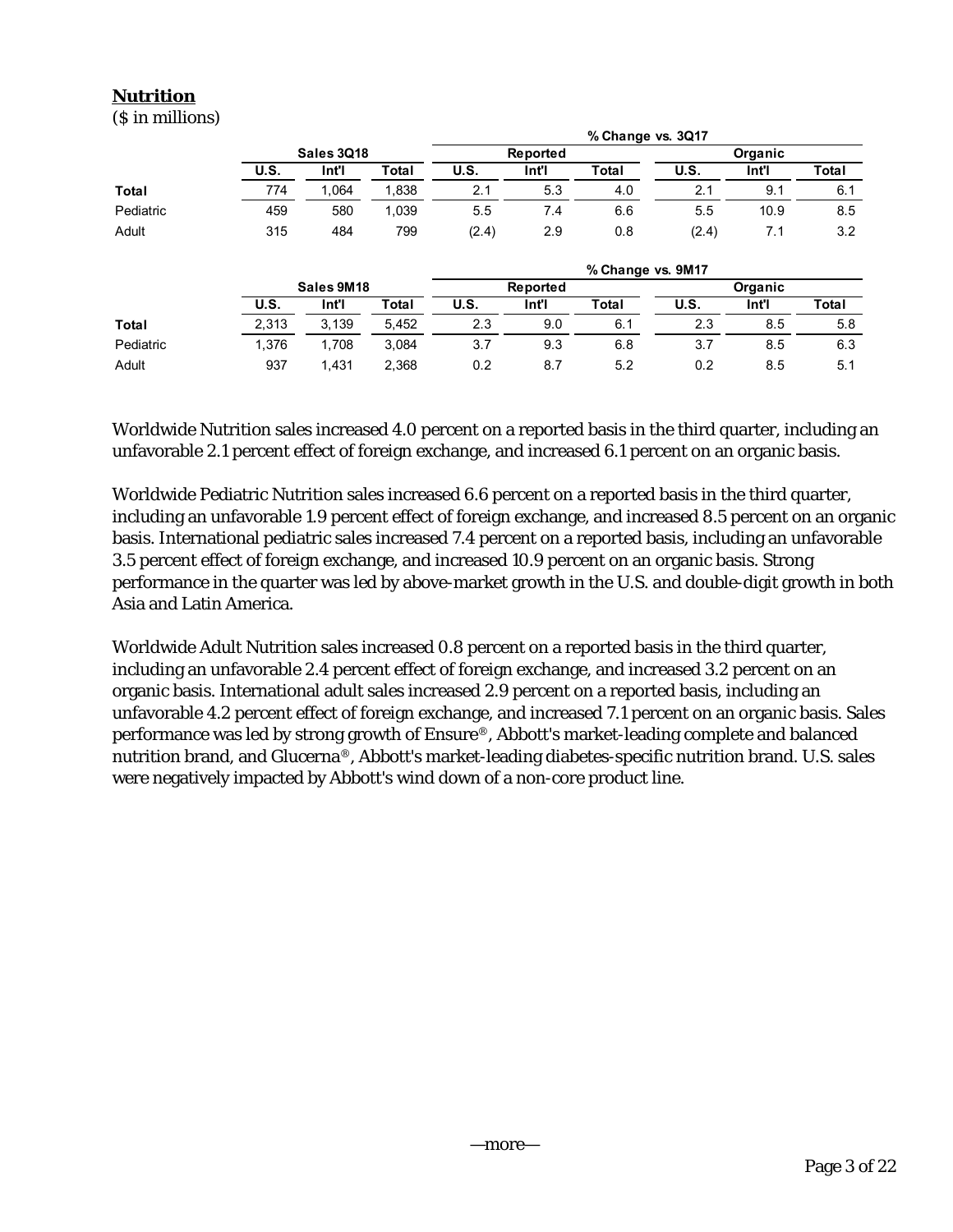## **Diagnostics**

(\$ in millions)

|                     |            |       |       | % Change vs. 3Q17 |          |       |                |       |       |  |  |
|---------------------|------------|-------|-------|-------------------|----------|-------|----------------|-------|-------|--|--|
|                     | Sales 3Q18 |       |       |                   | Reported |       | <b>Organic</b> |       |       |  |  |
|                     | U.S.       | Int'l | Total | U.S.              | Int'l    | Total | U.S.           | Int'l | Total |  |  |
| Total *             | 666        | 1.158 | 1.824 | 80.2              | 27.3     | 42.6  | 6.1            | 8.1   | 7.5   |  |  |
| Core Laboratory     | 249        | 837   | 1.086 | 8.2               | 4.3      | 5.2   | 8.2            | 8.1   | 8.1   |  |  |
| Molecular           | 37         | 84    | 121   | 2.3               | 5.8      | 4.7   | 2.3            | 7.9   | 6.1   |  |  |
| Point of Care       | 106        | 30    | 136   | 2.7               | 7.4      | 3.7   | 2.7            | 8.6   | 4.0   |  |  |
| Rapid Diagnostics * | 274        | 207   | 481   | n/m               | n/m      | n/m   | n/m            | n/m   | n/m   |  |  |

\* Rapid Diagnostics reflects sales from Alere Inc., which was acquired on Oct. 3, 2017. Organic growth rates above exclude results from the Rapid Diagnostics business.

|                     |            |       |       | % Change vs. 9M17 |          |       |       |         |                  |  |  |
|---------------------|------------|-------|-------|-------------------|----------|-------|-------|---------|------------------|--|--|
|                     | Sales 9M18 |       |       |                   | Reported |       |       | Organic |                  |  |  |
|                     | U.S.       | Int'l | Total | U.S.              | Int'l    | Total | U.S.  | Int'l   | Total            |  |  |
| Total *             | 2,018      | 3.516 | 5.534 | 79.4              | 36.0     | 49.2  | 3.3   | 8.0     | 6.6              |  |  |
| Core Laboratory     | 725        | 2.508 | 3.233 | 6.9               | 9.7      | 9.1   | 6.9   | 7.6     | 7.4              |  |  |
| Molecular           | 114        | 247   | 361   | (6.8)             | 12.9     | 5.8   | (6.8) | 10.9    | 4.5              |  |  |
| Point of Care       | 324        | 92    | 416   | (0.3)             | 13.8     | 2.5   | (0.3) | 12.1    | $2.2\phantom{0}$ |  |  |
| Rapid Diagnostics * | 855        | 669   | 1.524 | n/m               | n/m      | n/m   | n/m   | n/m     | n/m              |  |  |

\* Rapid Diagnostics reflects sales from Alere Inc., which was acquired on Oct. 3, 2017. Organic growth rates above exclude results from the Rapid Diagnostics business.

 $n/m =$  Percent change is not meaningful.

Worldwide Diagnostics sales increased 42.6 percent on a reported basis in the third quarter. On an organic basis, sales increased 7.5 percent. Refer to pages 17 and 18 for a reconciliation of adjusted historical revenue.

Core Laboratory Diagnostics sales increased 5.2 percent on a reported basis in the third quarter, including an unfavorable 2.9 percent effect of foreign exchange, and increased 8.1 percent on an organic basis, reflecting above-market growth in the U.S. and internationally.

Molecular Diagnostics sales increased 4.7 percent on a reported basis in the third quarter, including an unfavorable 1.4 percent effect of foreign exchange, and increased 6.1 percent on an organic basis. Worldwide sales were led by growth in infectious disease testing, Abbott's core area of focus in the molecular diagnostics market.

Point of Care Diagnostics sales increased 3.7 percent on a reported basis in the third quarter, including an unfavorable 0.3 percent effect of foreign exchange, and increased 4.0 percent on an organic basis, led by strong international growth of Abbott's i-STAT® handheld system.

Rapid Diagnostics worldwide sales of \$481 million were led by cardiometabolic testing.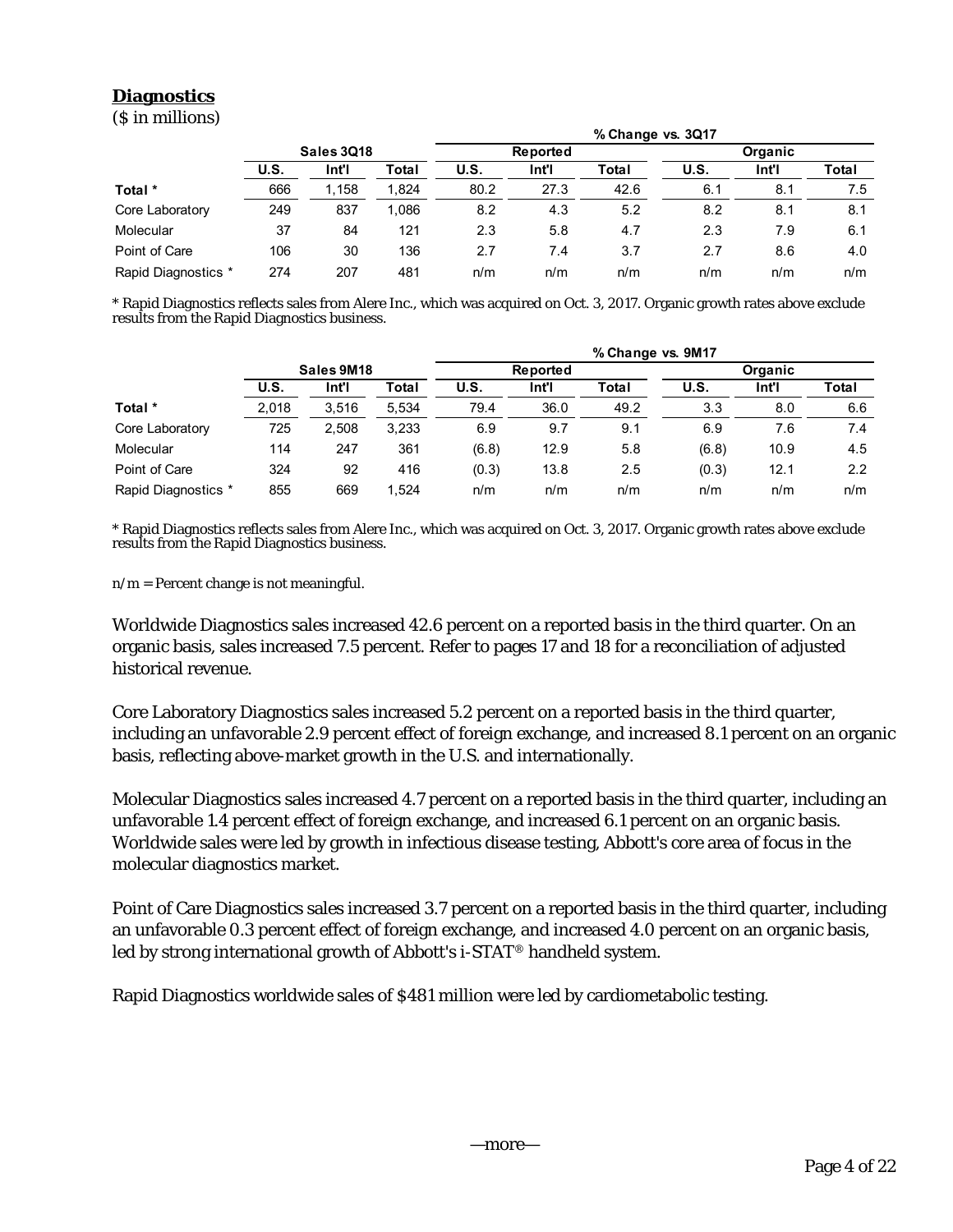## **Established Pharmaceuticals**

(\$ in millions)

|                             |                          |       |       |             |       | % Change vs. 3Q17 |         |       |       |
|-----------------------------|--------------------------|-------|-------|-------------|-------|-------------------|---------|-------|-------|
|                             | Sales 3Q18               |       |       | Reported    |       |                   | Organic |       |       |
|                             | <b>U.S.</b>              | Int'l | Total | <b>U.S.</b> | Int'l | Total             | U.S.    | Int'l | Total |
| Total                       | $\overline{\phantom{a}}$ | . 159 | . 159 | n/a         | (0.9) | (0.9)             | n/a     | 5.9   | 5.9   |
| <b>Key Emerging Markets</b> | --                       | 866   | 866   | n/a         | (2.1) | (2.1)             | n/a     | 6.8   | 6.8   |
| Other                       | $\overline{\phantom{a}}$ | 293   | 293   | n/a         | 2.8   | 2.8               | n/a     | 3.1   | 3.1   |

|                      |                          |       |       | % Change vs. 9M17 |       |       |         |       |       |  |  |
|----------------------|--------------------------|-------|-------|-------------------|-------|-------|---------|-------|-------|--|--|
|                      | Sales 9M18               |       |       | Reported          |       |       | Organic |       |       |  |  |
|                      | U.S.                     | Int'l | Total | U.S.              | Int'i | Total | U.S.    | Int'l | Total |  |  |
| <b>Total</b>         | $\overline{\phantom{a}}$ | 3.332 | 3.332 | n/a               | 6.1   | 6.1   | n/a     | 8.3   | 8.3   |  |  |
| Key Emerging Markets | $\overline{\phantom{a}}$ | 2.525 | 2,525 | n/a               | 4.6   | 4.6   | n/a     | 8.5   | 8.5   |  |  |
| Other                | --                       | 807   | 807   | n/a               | 10.8  | 10.8  | n/a     | 7.3   | 7.3   |  |  |

Established Pharmaceuticals sales decreased 0.9 percent on a reported basis in the third quarter, including an unfavorable 6.8 percent effect of foreign exchange, and increased 5.9 percent on an organic basis. As expected, sales growth in the quarter was negatively impacted by a comparison versus the third-quarter 2017, when sales were higher than normal due to channel restocking across the market after implementation of a new tax system in India.

Key Emerging Markets include India, Brazil, Russia and China along with several additional emerging countries that represent the most attractive long-term growth opportunities for Abbott's branded generics product portfolio. Sales in these geographies decreased 2.1 percent on a reported basis in the third quarter, including an unfavorable 8.9 percent effect of foreign exchange, and increased 6.8 percent on an organic basis. Sales growth was led by double-digit growth in China and Russia. Excluding the negative impact from prior year purchasing patterns associated with the implementation of a new tax system in India, Abbott's Key Emerging Markets sales would have increased high-single digits on an organic basis in the third quarter.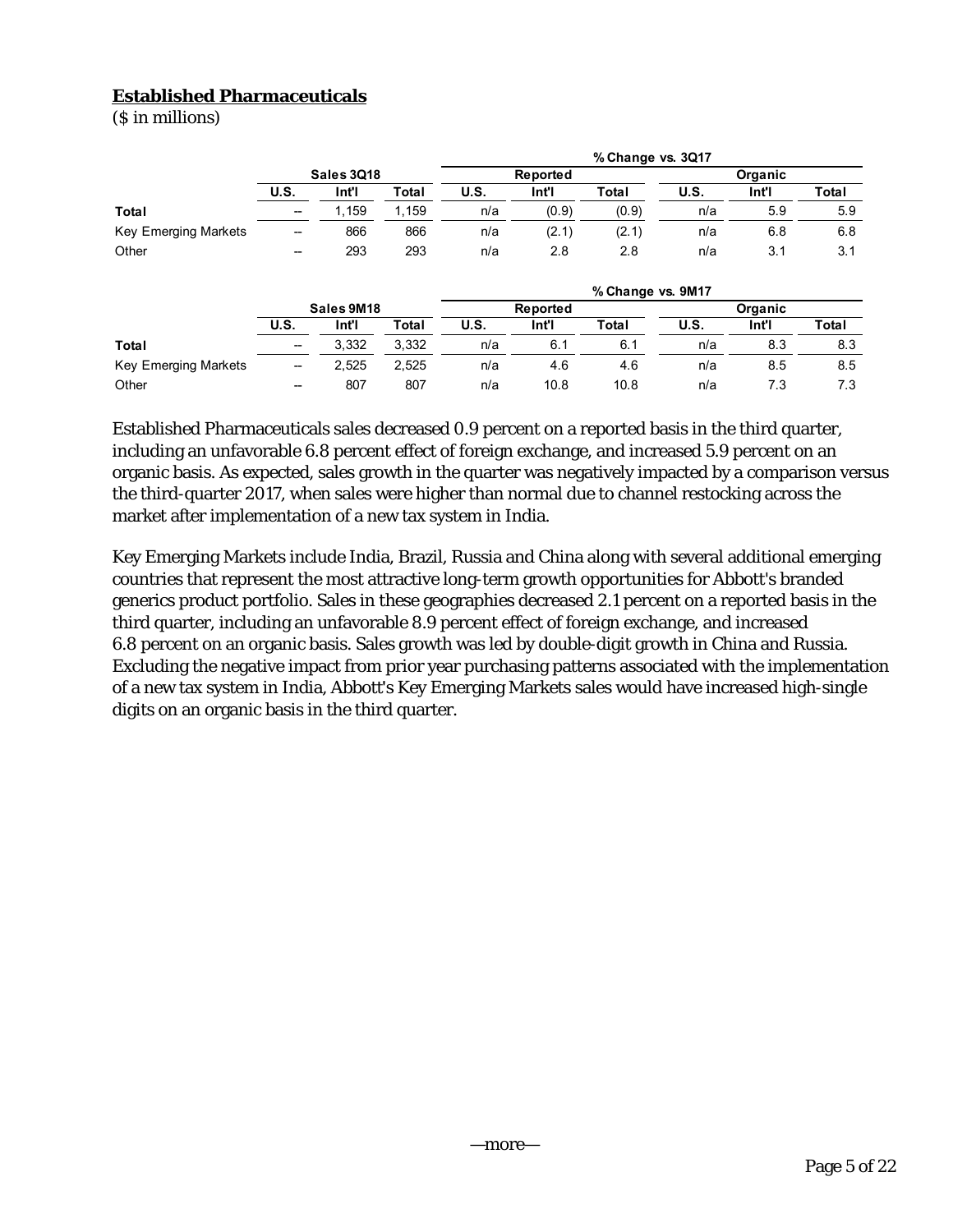## **Medical Devices**

(\$ in millions)

|                                    |            |       |              | % Change vs. 3Q17 |          |       |        |         |       |
|------------------------------------|------------|-------|--------------|-------------------|----------|-------|--------|---------|-------|
|                                    | Sales 3Q18 |       |              |                   | Reported |       |        | Organic |       |
|                                    | U.S.       | Int'l | <b>Total</b> | U.S.              | Int'l    | Total | U.S.   | Int'l   | Total |
| Total                              | 1,258      | 1,557 | 2.815        | 6.9               | 9.7      | 8.4   | 6.9    | 12.2    | 9.8   |
| Cardiovascular and Neuromodulation | 1.134      | 1.169 | 2.303        | 3.7               | 3.4      | 3.6   | 3.7    | 5.9     | 4.8   |
| <b>Rhythm Management</b>           | 252        | 256   | 508          | 0.6               | (2.0)    | (0.7) | 0.6    | 0.6     | 0.6   |
| Electrophysiology                  | 189        | 217   | 406          | 27.9              | 11.5     | 18.5  | 27.9   | 13.6    | 19.7  |
| <b>Heart Failure</b>               | 111        | 41    | 152          | (14.2)            | 4.4      | (9.9) | (14.2) | 7.4     | (9.2) |
| Vascular                           | 284        | 436   | 720          | (2.7)             | 0.7      | (0.7) | (2.7)  | 2.7     | 0.5   |
| <b>Structural Heart</b>            | 126        | 179   | 305          | 15.8              | 12.0     | 13.6  | 15.8   | 15.1    | 15.4  |
| Neuromodulation                    | 172        | 40    | 212          | 4.3               | (5.5)    | 2.3   | 4.3    | (1.7)   | 3.1   |
| Diabetes Care                      | 124        | 388   | 512          | 49.0              | 34.0     | 37.4  | 49.0   | 37.2    | 39.8  |

|                                    |             |       |       | % Change vs. 9M17 |          |       |         |       |       |
|------------------------------------|-------------|-------|-------|-------------------|----------|-------|---------|-------|-------|
|                                    | Sales 9M18  |       |       |                   | Reported |       | Organic |       |       |
|                                    | <b>U.S.</b> | Int'l | Total | U.S.              | Int'l    | Total | U.S.    | Int'l | Total |
| Total                              | 3,726       | 4,724 | 8,450 | 6.3               | 15.7     | 11.4  | 6.5     | 11.4  | 9.1   |
| Cardiovascular and Neuromodulation | 3,404       | 3,643 | 7,047 | 4.3               | 9.7      | 7.0   | 4.5     | 5.7   | 5.1   |
| Rhythm Management                  | 778         | 808   | 1,586 | (0.6)             | 2.1      | 0.8   | (0.6)   | (1.7) | (1.2) |
| Electrophysiology                  | 564         | 661   | 1,225 | 26.2              | 19.2     | 22.3  | 26.2    | 15.0  | 20.0  |
| <b>Heart Failure</b>               | 342         | 126   | 468   | (5.5)             | 16.0     | (0.6) | (5.5)   | 11.8  | (1.5) |
| Vascular                           | 854         | 1,355 | 2,209 | (4.2)             | 7.0      | 2.4   | (3.5)   | 3.5   | 0.6   |
| <b>Structural Heart</b>            | 353         | 560   | 913   | 10.5              | 18.3     | 15.2  | 10.5    | 13.3  | 12.2  |
| Neuromodulation                    | 513         | 133   | 646   | 11.1              | 4.0      | 9.5   | 11.1    | 0.2   | 8.7   |
| Diabetes Care                      | 322         | 1.081 | 1.403 | 34.3              | 42.0     | 40.2  | 34.3    | 36.2  | 35.7  |

Worldwide Medical Devices sales increased 8.4 percent on a reported basis in the third quarter. On an organic basis, sales increased 9.8 percent. Refer to page 18 for a reconciliation of adjusted historical revenue.

In Electrophysiology, growth was led by strong performance in cardiac mapping and ablation catheters as well as strong growth of Abbott's Confirm RxTM Insertable Cardiac Monitor (ICM), the world's first and only smartphone-compatible ICM designed to help physicians remotely identify cardiac arrhythmias.

Growth in Structural Heart was driven by several product areas across Abbott's broad portfolio, including AMPLATZERTM PFO Occluder, a device designed to close a hole-like opening in the heart, and MitraClip, Abbott's market-leading device for the minimally invasive treatment of mitral regurgitation, a leaky heart valve. In September, Abbott announced positive clinical results from its landmark COAPT study, which demonstrated that MitraClip improved survival and clinical outcomes for select patients with functional mitral regurgitation. The COAPT study data will be submitted to the U.S. FDA to support consideration of an expanded indication for MitraClip.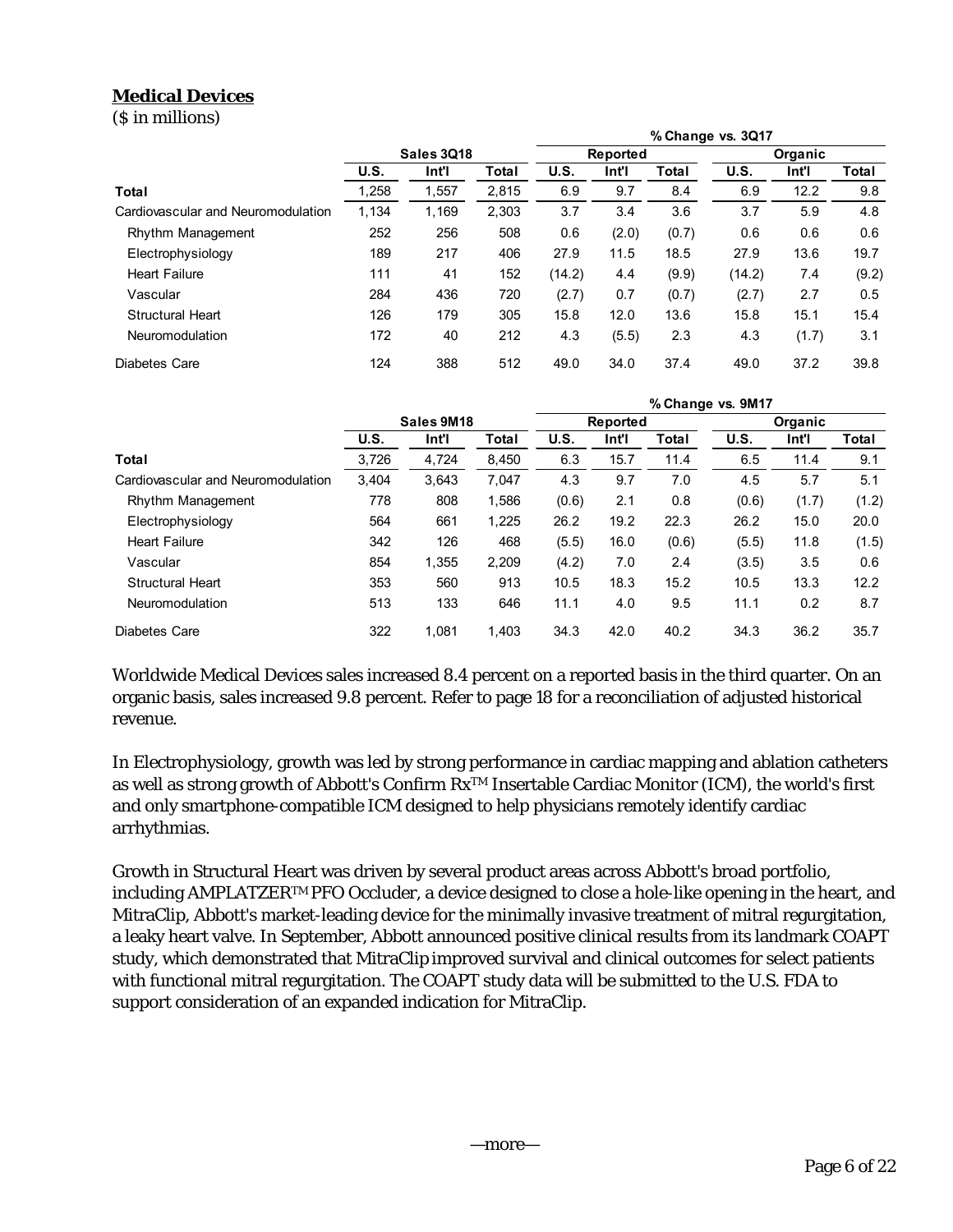In Diabetes Care, sales increased 37.4 percent on a reported basis and 39.8 percent on an organic basis, led by rapid market uptake of FreeStyle Libre, Abbott's revolutionary sensor-based continuous glucose monitoring system, which removes the need for routine fingersticks<sup>1</sup> for people with diabetes. During the quarter, Abbott received U.S. FDA approval of its FreeStyle Libre 14 day sensor, the longest lasting glucose wearable sensor available. In October, Abbott obtained CE Mark for its FreeStyle Libre 2 system, a next-generation product offering optional real-time alarms.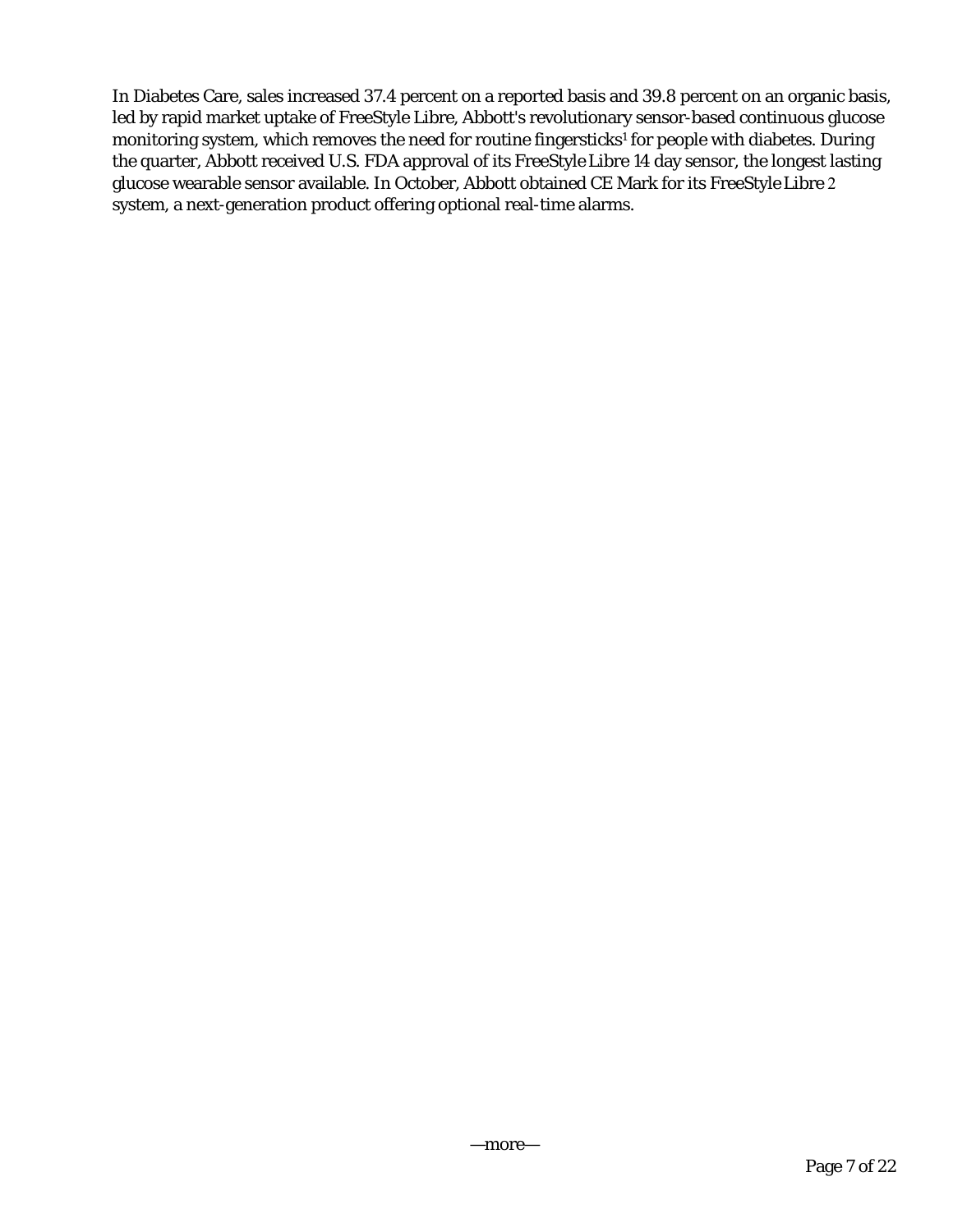## **ABBOTT'S FULL‐YEAR EARNINGS‐PER‐SHARE GUIDANCE**

Abbott is narrowing its 2018 diluted earnings per share from continuing operations under Generally Accepted Accounting Principles (GAAP) to \$1.33 to \$1.35.

Abbott forecasts net specified items for the full year 2018 of approximately \$1.54 per share. Specified items include intangible amortization expense, acquisition-related expenses, charges associated with cost reduction initiatives and other expenses.

Excluding specified items, projected adjusted diluted earnings per share from continuing operations would be \$2.87 to \$2.89 for the full year 2018.

Abbott is issuing fourth-quarter 2018 guidance for diluted earnings per share from continuing operations under GAAP of \$0.39 to \$0.41. Abbott forecasts specified items for the fourth quarter 2018 of \$0.41 primarily related to intangible amortization, acquisition-related expenses, cost reduction initiatives and other expenses. Excluding specified items, projected adjusted diluted earnings per share from continuing operations would be \$0.80 to \$0.82 for the fourth quarter.

## **ABBOTT DECLARES 379TH CONSECUTIVE QUARTERLY DIVIDEND**

On Sept. 13, 2018, the board of directors of Abbott declared the company's quarterly dividend of \$0.28 per share. Abbott's cash dividend is payable Nov. 15, 2018, to shareholders of record at the close of business on Oct. 15, 2018.

Abbott has increased its dividend payout for 46 consecutive years and is a member of the S&P 500 Dividend Aristocrats Index, which tracks companies that have annually increased their dividend for at least 25 consecutive years.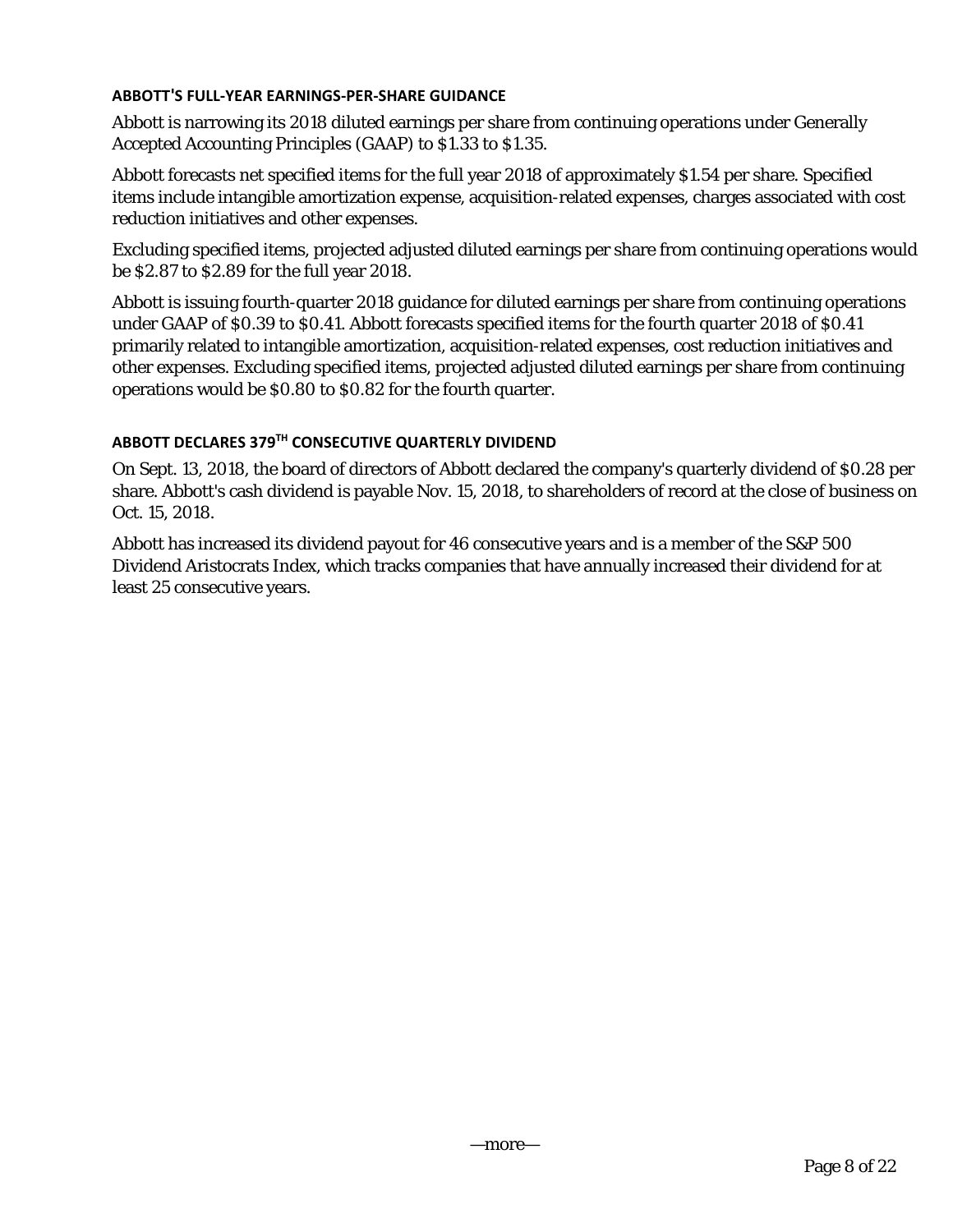## **About Abbott:**

Abbott is a global healthcare company devoted to improving life through the development of products and technologies that span the breadth of healthcare. With a portfolio of leading, science-based offerings in diagnostics, medical devices, nutritionals and branded generic pharmaceuticals, Abbott serves people in more than 150 countries and employs approximately 99,000 people.

Visit Abbott at www.abbott.com and connect with us on Twitter at @AbbottNews.

Abbott will webcast its live third-quarter earnings conference call through its Investor Relations website at www.abbottinvestor.com at 8 a.m. Central time today. An archived edition of the webcast will be available later that day.

## **— Private Securities Litigation Reform Act of 1995 — A Caution Concerning Forward-Looking Statements**

*Some statements in this news release may be forward-looking statements for purposes of the Private Securities Litigation Reform Act of 1995. Abbott cautions that these forward-looking statements are subject to risks and uncertainties that may cause actual results to differ materially from those indicated in the forward-looking statements. Economic, competitive, governmental, technological and other factors that may affect Abbott's operations are discussed in Item 1A, "Risk Factors'' to our Annual Report on Securities and Exchange Commission Form 10-K for the year ended Dec. 31, 2017, and are incorporated by reference. Abbott undertakes no obligation to release publicly any revisions to forward-looking statements as a result of subsequent events or developments, except as required by law.* 

## **Abbott Financial:**

Scott Leinenweber, 224-668-0791 Michael Comilla, 224-668-1872 Lukas Szot, 224-667-2299

## **Abbott Media:**

Darcy Ross, 224-667-3655 Elissa Maurer, 224-668-3309

<sup>1</sup> Fingersticks are required for treatment decisions when you see Check Blood Glucose symbol, when symptoms do not match system readings, when you suspect readings may be inaccurate, or when you experience symptoms that may be due to high or low blood glucose.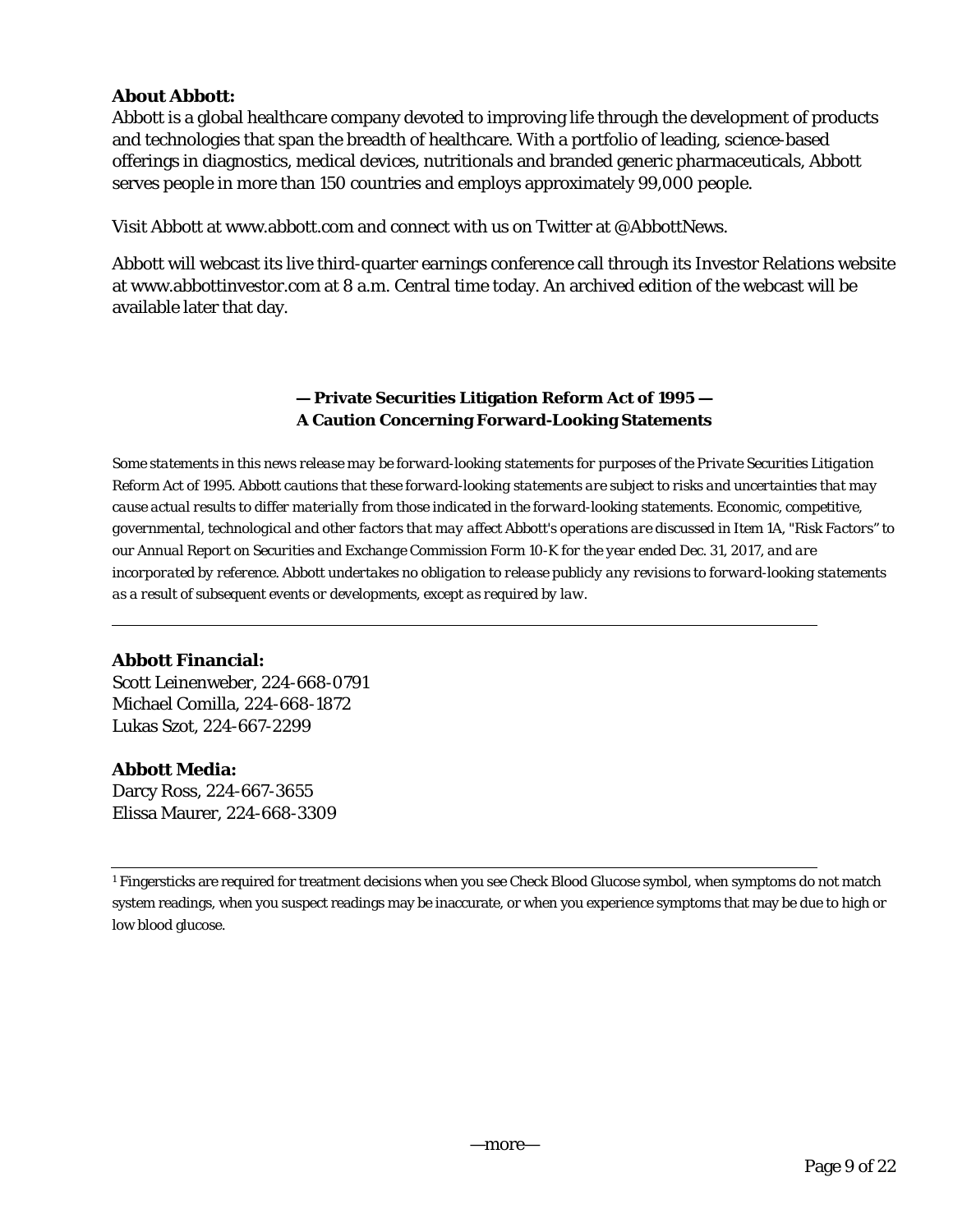## Abbott Laboratories and Subsidiaries Condensed Consolidated Statement of Earnings Third Quarter Ended September 30, 2018 and 2017 (in millions, except per share data) (unaudited)

|                                                                                                                | 3Q18    | 3Q17    | % Change |    |
|----------------------------------------------------------------------------------------------------------------|---------|---------|----------|----|
| <b>Net Sales</b>                                                                                               | \$7,656 | \$6,829 | 12.1     |    |
| Cost of products sold, excluding amortization expense                                                          | 3,166   | 2,876   | 10.1     |    |
| Amortization of intangible assets                                                                              | 544     | 501     | 8.7      |    |
| Research and development                                                                                       | 574     | 568     | 1.1      |    |
| Selling, general, and administrative                                                                           | 2,377   | 2,115   | 12.4     |    |
| <b>Total Operating Cost and Expenses</b>                                                                       | 6,661   | 6,060   | 9.9      |    |
| Operating earnings                                                                                             | 995     | 769     | 29.2     | 1) |
| Interest expense, net                                                                                          | 181     | 182     | (0.4)    |    |
| Net foreign exchange (gain) loss                                                                               | 11      | (6)     | n/m      |    |
| Debt extinguishment costs                                                                                      | 67      |         | n/m      |    |
| Other (income) expense, net                                                                                    | 18      | (33)    | n/m      | 1) |
| Earnings from Continuing Operations before taxes                                                               | 718     | 626     | 14.6     |    |
| Tax expense on Earnings from Continuing Operations                                                             | 166     | 65      | n/m      |    |
| <b>Earnings from Continuing Operations</b>                                                                     | 552     | 561     | (1.7)    |    |
| Earnings from Discontinued Operations, net of taxes                                                            | 11      | 42      | (72.4)   |    |
| Net Earnings                                                                                                   | \$563   | \$603   | (6.7)    |    |
| Earnings from Continuing Operations, excluding<br>Specified Items, as described below                          | \$1,342 | \$1,158 | 15.9     | 2) |
| Diluted Earnings per Common Share from:                                                                        |         |         |          |    |
| <b>Continuing Operations</b>                                                                                   | \$0.31  | \$0.32  | (3.1)    |    |
| <b>Discontinued Operations</b>                                                                                 | 0.01    | 0.02    | (50.0)   |    |
| Total                                                                                                          | \$0.32  | \$0.34  | (5.9)    |    |
| Diluted Earnings per Common Share from Continuing<br>Operations, excluding Specified Items, as described below | \$0.75  | \$0.66  | 13.6     | 2) |
| Average Number of Common Shares Outstanding<br>Plus Dilutive Common Stock Options                              | 1,772   | 1,754   |          |    |

### NOTES:

See tables on page 14 for an explanation of certain non-GAAP financial information.

 $\mathbf{n}/\mathbf{m}$  = Percent change is not meaningful.

See footnotes on the following page.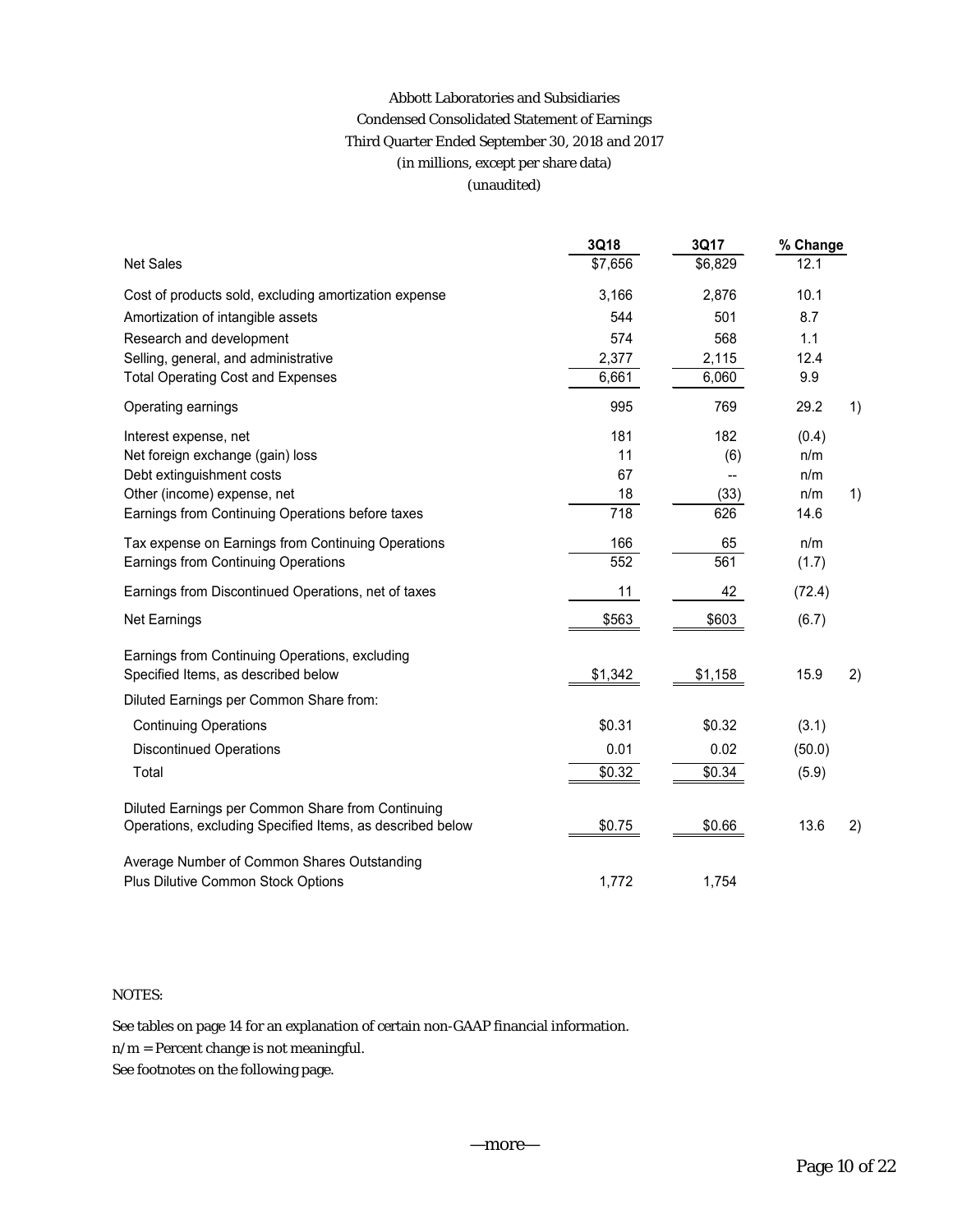- 1) Effective January 1, 2018, Abbott adopted Accounting Standards Update 2017-07, *Compensation Retirement Benefits (Topic 715): Improving the Presentation of Net Periodic Pension Cost and Net Periodic Postretirement Benefit Cost*, which resulted in a retrospective reclassification of approximately \$40 million of net pension-related income from Operating earnings to Other (income) expense, net for the third quarter of 2017.
- 2) 2018 Net Earnings and Diluted Earnings per Common Share from Continuing Operations, excluding Specified Items, excludes net after-tax charges of \$790 million, or \$0.44 per share, for intangible amortization expense and other expenses primarily associated with acquisitions and restructuring actions.

2017 Net Earnings and Diluted Earnings per Common Share from Continuing Operations, excluding Specified Items, excludes net after-tax charges of \$597 million, or \$0.34 per share, for intangible amortization expense and other expenses primarily associated with acquisitions and restructuring actions.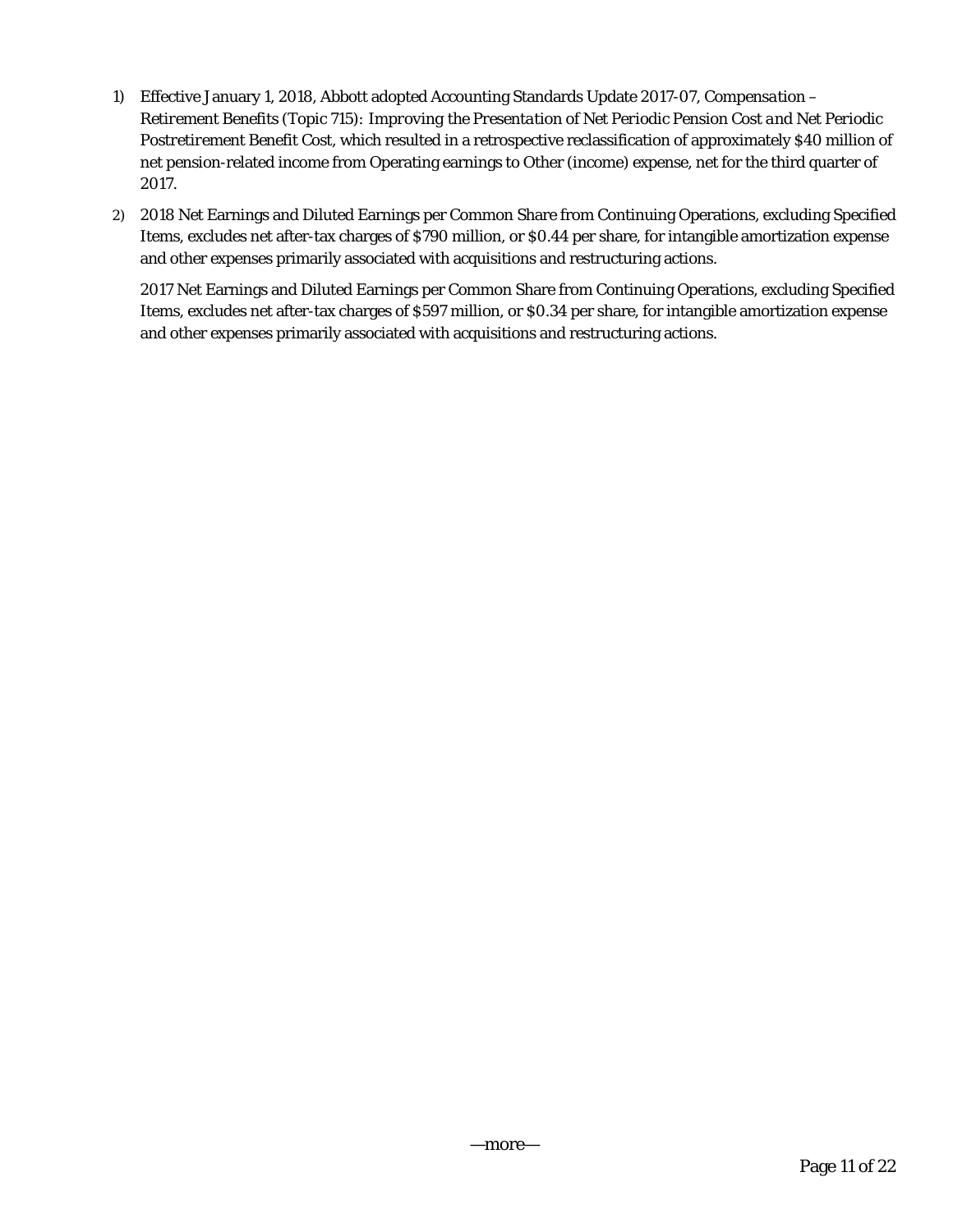## Abbott Laboratories and Subsidiaries Condensed Consolidated Statement of Earnings Nine Months Ended September 30, 2018 and 2017 (in millions, except per share data) (unaudited)

|                                                                                       | 9M18     | <b>9M17</b> | % Change |       |
|---------------------------------------------------------------------------------------|----------|-------------|----------|-------|
| <b>Net Sales</b>                                                                      | \$22,813 | \$19,801    | 15.2     |       |
| Cost of products sold, excluding amortization expense                                 | 9,515    | 9,127       | 4.2      |       |
| Amortization of intangible assets                                                     | 1,690    | 1,415       | 19.5     |       |
| Research and development                                                              | 1,738    | 1,641       | 5.9      |       |
| Selling, general, and administrative                                                  | 7,385    | 6,705       | 10.1     |       |
| <b>Total Operating Cost and Expenses</b>                                              | 20,328   | 18,888      | 7.6      |       |
| Operating earnings                                                                    | 2,485    | 913         | n/m      | 1)    |
| Interest expense, net                                                                 | 569      | 569         | 0.0      |       |
| Net foreign exchange (gain) loss                                                      | 2        | (34)        | n/m      |       |
| Debt extinguishment costs                                                             | 81       |             | n/m      |       |
| Other (income) expense, net                                                           | (93)     | (1, 279)    | (92.7)   | 1) 2) |
| Earnings from Continuing Operations before taxes                                      | 1,926    | 1,657       | 16.2     |       |
| Tax expense on Earnings from Continuing Operations                                    | 247      | 440         | (43.8)   | 3)    |
| Earnings from Continuing Operations                                                   | 1,679    | 1,217       | 37.9     |       |
| Earnings from Discontinued Operations, net of taxes                                   | 35       | 88          | (60.5)   | 4)    |
| Net Earnings                                                                          | \$1,714  | \$1,305     | 31.3     |       |
| Earnings from Continuing Operations, excluding<br>Specified Items, as described below | \$3,687  | \$3,097     | 19.0     | 5)    |
| Diluted Earnings per Common Share from:                                               |          |             |          |       |
| <b>Continuing Operations</b>                                                          | \$0.94   | \$0.69      | 36.2     |       |
| <b>Discontinued Operations</b>                                                        | 0.02     | 0.05        | (60.0)   | 4)    |
| Total                                                                                 | \$0.96   | \$0.74      | 29.7     |       |
| Diluted Earnings per Common Share from Continuing                                     |          |             |          |       |
| Operations, excluding Specified Items, as described below                             | \$2.07   | \$1.76      | 17.6     | 5)    |
| Average Number of Common Shares Outstanding                                           |          |             |          |       |
| Plus Dilutive Common Stock Options                                                    | 1,769    | 1,746       |          |       |

#### NOTES:

See tables on page 15 for an explanation of certain non-GAAP financial information.

 $\mathbf{n}/\mathbf{m}$  = Percent change is not meaningful.

See footnotes on the following page.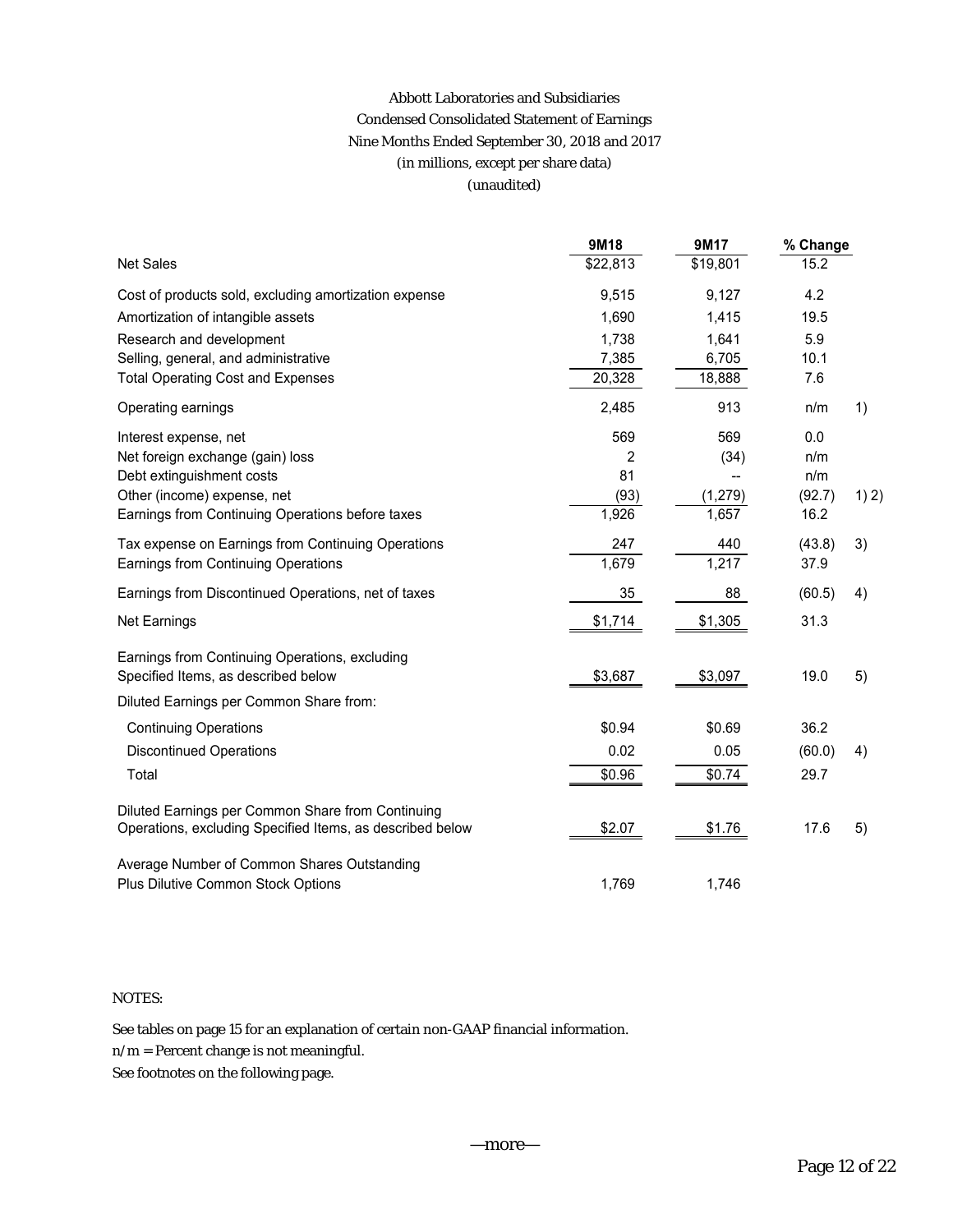- 1) Effective January 1, 2018, Abbott adopted Accounting Standards Update 2017-07, *Compensation Retirement Benefits (Topic 715): Improving the Presentation of Net Periodic Pension Cost and Net Periodic Postretirement Benefit Cost*, which resulted in a retrospective reclassification of approximately \$120 million of net pension-related income from Operating earnings to Other (income) expense, net for the first nine months of 2017.
- 2) 2017 Other (income) expense, net includes a pretax gain of \$1.163 billion from the sale of the AMO business.
- 3) 2018 Tax expense on Earnings from Continuing Operations includes the impact of approximately \$80 million in excess tax benefits associated with share-based compensation.

2017 Tax expense on Earnings from Continuing Operations includes the tax associated with a \$1.163 billion pretax gain on the sale of the AMO business.

- 4) 2018 and 2017 Earnings and Diluted Earnings per Common Share from Discontinued Operations, net of taxes primarily relates to a net tax benefit as a result of the resolution of various tax positions from prior years.
- 5) 2018 Net Earnings and Diluted Earnings per Common Share from Continuing Operations, excluding Specified Items, excludes net after-tax charges of \$2.008 billion, or \$1.13 per share, for intangible amortization expense and other expenses primarily associated with acquisitions and restructuring actions.

2017 Net Earnings and Diluted Earnings per Common Share from Continuing Operations, excluding Specified Items, excludes net after-tax charges of \$1.880 billion, or \$1.07 per share, for intangible amortization expense and other expenses primarily associated with acquisitions and restructuring actions, partially offset by a gain on the sale of the AMO business.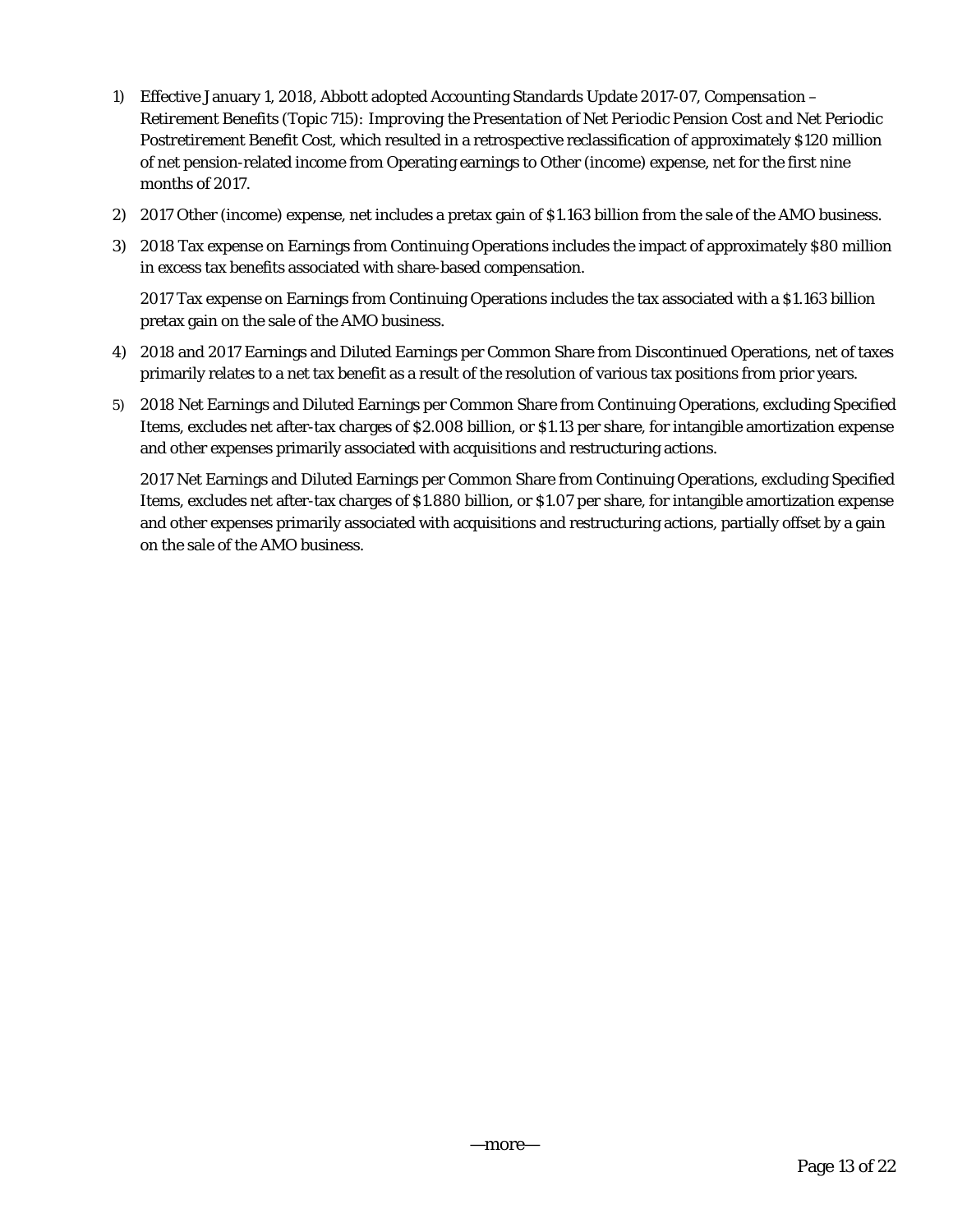#### Abbott Laboratories and Subsidiaries

#### Non-GAAP Reconciliation of Financial Information From Continuing Operations

## Third Quarter Ended September 30, 2018 and 2017

#### (in millions, except per share data)

#### (unaudited)

|                                                       | 3Q18                     |                                  |                |                        |  |  |  |
|-------------------------------------------------------|--------------------------|----------------------------------|----------------|------------------------|--|--|--|
|                                                       | As<br>Reported<br>(GAAP) | <b>Specified</b><br><b>Items</b> | As<br>Adjusted | $%$ to<br><b>Sales</b> |  |  |  |
| Intangible Amortization                               | \$544                    | \$(544)                          |                |                        |  |  |  |
| Gross Margin                                          | 3,946                    | 609                              | \$4,555        | 59.5%                  |  |  |  |
| R&D                                                   | 574                      | (18)                             | 556            | 7.3%                   |  |  |  |
| SG&A                                                  | 2,377                    | (105)                            | 2,272          | 29.7%                  |  |  |  |
| Debt extinguishment costs                             | 67                       | (67)                             |                |                        |  |  |  |
| Other (income) expense, net                           | 18                       | (52)                             | (34)           |                        |  |  |  |
| Earnings from Continuing Operations before taxes      | 718                      | 851                              | 1,569          |                        |  |  |  |
| Tax expense on Earnings from Continuing Operations    | 166                      | 61                               | 227            |                        |  |  |  |
| Earnings from Continuing Operations                   | 552                      | 790                              | 1,342          |                        |  |  |  |
| Diluted Earnings per Share from Continuing Operations | \$0.31                   | \$0.44                           | \$0.75         |                        |  |  |  |

Specified items reflect intangible amortization expense of \$544 million and other expenses of \$307 million, primarily associated with acquisitions, restructuring actions and other expenses. See page 19 for additional details regarding specified items.

|                                                       | 3Q17                            |                                  |                       |                        |  |  |  |  |
|-------------------------------------------------------|---------------------------------|----------------------------------|-----------------------|------------------------|--|--|--|--|
|                                                       | As<br><b>Reported</b><br>(GAAP) | <b>Specified</b><br><b>Items</b> | As<br><b>Adjusted</b> | $%$ to<br><b>Sales</b> |  |  |  |  |
| Intangible Amortization                               | \$501                           | \$(501)                          | --                    |                        |  |  |  |  |
| Gross Margin                                          | 3,452                           | 580                              | \$4,032               | 59.1%                  |  |  |  |  |
| R&D                                                   | 568                             | (91)                             | 477                   | 7.0%                   |  |  |  |  |
| SG&A                                                  | 2,115                           | (90)                             | 2,025                 | 29.6%                  |  |  |  |  |
| Other (income) expense, net                           | (33)                            |                                  | (32)                  |                        |  |  |  |  |
| Earnings from Continuing Operations before taxes      | 626                             | 760                              | 1,386                 |                        |  |  |  |  |
| Tax expense on Earnings from Continuing Operations    | 65                              | 163                              | 228                   |                        |  |  |  |  |
| Earnings from Continuing Operations                   | 561                             | 597                              | 1,158                 |                        |  |  |  |  |
| Diluted Earnings per Share from Continuing Operations | \$0.32                          | \$0.34                           | \$0.66                |                        |  |  |  |  |

Note: The As Reported and As Adjusted amounts reflect the impact of adopting the new accounting rules related to the recognition of retirement benefits – See Footnote 1 on page 11 for additional information.

Specified items reflect intangible amortization expense of \$501 million and other expenses of \$259 million, primarily associated with acquisitions, restructuring actions and other expenses. See page 20 for additional details regarding specified items.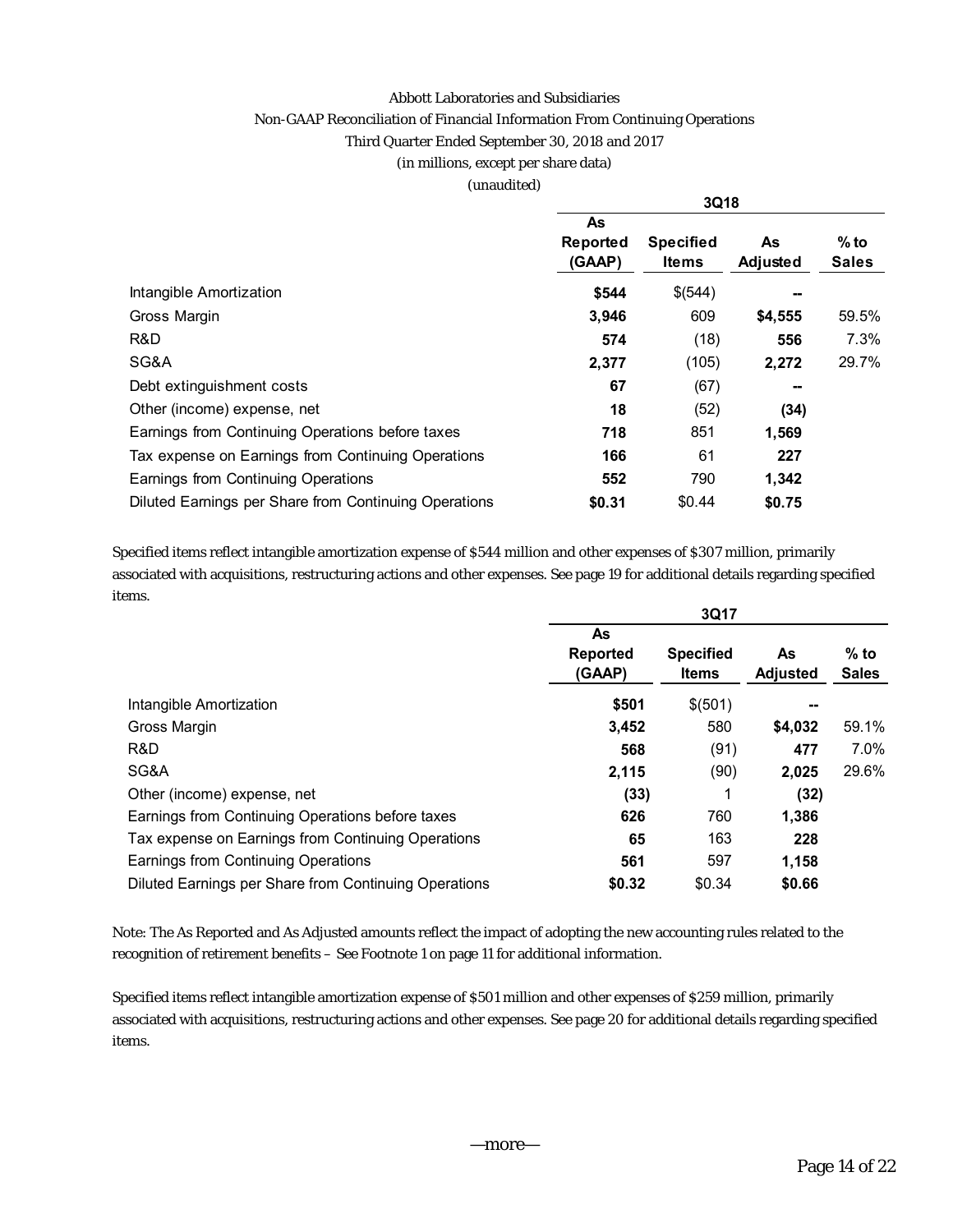#### Abbott Laboratories and Subsidiaries

### Non-GAAP Reconciliation of Financial Information From Continuing Operations

Nine Months Ended September 30, 2018 and 2017

#### (in millions, except per share data)

(unaudited)

|                                                       | 9M18                     |                           |                |                        |  |  |  |
|-------------------------------------------------------|--------------------------|---------------------------|----------------|------------------------|--|--|--|
|                                                       | As<br>Reported<br>(GAAP) | <b>Specified</b><br>Items | As<br>Adjusted | $%$ to<br><b>Sales</b> |  |  |  |
| Intangible Amortization                               | \$1,690                  | \$(1,690)                 |                |                        |  |  |  |
| Gross Margin                                          | 11,608                   | 1,933                     | \$13,541       | 59.4%                  |  |  |  |
| R&D                                                   | 1,738                    | (85)                      | 1,653          | 7.2%                   |  |  |  |
| SG&A                                                  | 7,385                    | (274)                     | 7,111          | 31.2%                  |  |  |  |
| Interest expense, net                                 | 569                      | (2)                       | 567            |                        |  |  |  |
| Net foreign exchange (gain) loss                      | 2                        | (1)                       | 1              |                        |  |  |  |
| Debt extinguishment costs                             | 81                       | (81)                      |                |                        |  |  |  |
| Other (income) expense, net                           | (93)                     | (10)                      | (103)          |                        |  |  |  |
| Earnings from Continuing Operations before taxes      | 1,926                    | 2,386                     | 4,312          |                        |  |  |  |
| Tax expense on Earnings from Continuing Operations    | 247                      | 378                       | 625            |                        |  |  |  |
| Earnings from Continuing Operations                   | 1,679                    | 2,008                     | 3,687          |                        |  |  |  |
| Diluted Earnings per Share from Continuing Operations | \$0.94                   | \$1.13                    | \$2.07         |                        |  |  |  |

Specified items reflect intangible amortization expense of \$1.690 billion and other expenses of \$696 million, primarily associated with acquisitions, restructuring actions and other expenses. See page 21 for additional details regarding specified items.

|                                                       | 9M17     |                  |          |              |  |  |  |  |
|-------------------------------------------------------|----------|------------------|----------|--------------|--|--|--|--|
|                                                       | As       |                  |          |              |  |  |  |  |
|                                                       | Reported | <b>Specified</b> | As       | $%$ to       |  |  |  |  |
|                                                       | (GAAP)   | Items            | Adjusted | <b>Sales</b> |  |  |  |  |
| Intangible Amortization                               | \$1,415  | \$(1,415)        | --       |              |  |  |  |  |
| Gross Margin                                          | 9,259    | 2,459            | \$11,718 | 59.2%        |  |  |  |  |
| R&D                                                   | 1,641    | (146)            | 1,495    | 7.6%         |  |  |  |  |
| SG&A                                                  | 6,705    | (595)            | 6,110    | 30.9%        |  |  |  |  |
| Interest expense, net                                 | 569      | (19)             | 550      |              |  |  |  |  |
| Other (income) expense, net                           | (1, 279) | 1,167            | (112)    |              |  |  |  |  |
| Earnings from Continuing Operations before taxes      | 1,657    | 2,052            | 3,709    |              |  |  |  |  |
| Tax expense on Earnings from Continuing Operations    | 440      | 172              | 612      |              |  |  |  |  |
| Earnings from Continuing Operations                   | 1,217    | 1,880            | 3,097    |              |  |  |  |  |
| Diluted Earnings per Share from Continuing Operations | \$0.69   | \$1.07           | \$1.76   |              |  |  |  |  |

Note: The As Reported and As Adjusted amounts reflect the impact of adopting the new accounting rules related to the recognition of retirement benefits – See Footnote 1 on page 13 for additional information.

Specified items reflect intangible amortization expense of \$1.415 billion and other expenses of \$1.800 billion, primarily associated with acquisitions, including approximately \$840 million of inventory step-up amortization related to St. Jude Medical, charges related to restructuring actions and other expenses, partially offset by a gain of \$1.163 billion from the sale of the AMO business. See page 22 for additional details regarding specified items.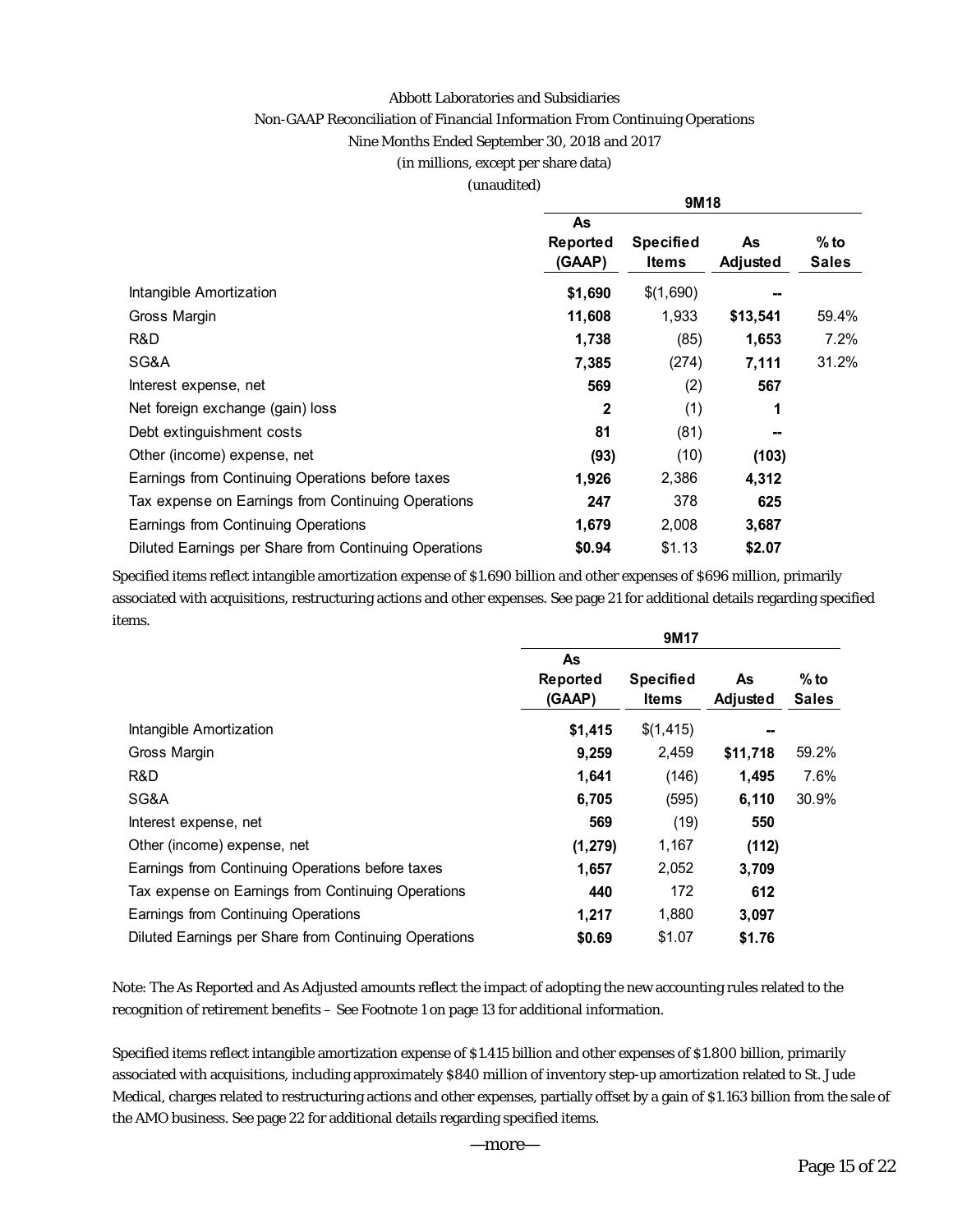A reconciliation of the third-quarter tax rates for continuing operations for 2018 and 2017 is shown below:

|                                  | 3Q18                     |                      |             |  |  |  |  |  |  |
|----------------------------------|--------------------------|----------------------|-------------|--|--|--|--|--|--|
| $($$ in millions)                | Pre-Tax<br><b>Income</b> | Taxes on<br>Earnings | Tax<br>Rate |  |  |  |  |  |  |
| As reported (GAAP)               | \$718                    | \$166                | 23.1%       |  |  |  |  |  |  |
| Specified items                  | 851                      | 61                   |             |  |  |  |  |  |  |
| <b>Excluding specified items</b> | \$1,569                  | 14.5%                |             |  |  |  |  |  |  |
|                                  |                          | <b>3Q17</b>          |             |  |  |  |  |  |  |
| $($$ in millions)                | Pre-Tax                  | Taxes on             | Tax         |  |  |  |  |  |  |
|                                  | Income                   | <b>Earnings</b>      | Rate        |  |  |  |  |  |  |
| As reported (GAAP)               | \$626                    | \$65                 | $10.4\%$ 1) |  |  |  |  |  |  |
| Specified items                  | 760                      | 163                  |             |  |  |  |  |  |  |
| <b>Excluding specified items</b> | \$1,386                  | \$228                | 16.5%       |  |  |  |  |  |  |

1) Reported tax rate on a GAAP basis for the third quarter of 2017 includes the impact of approximately \$30 million in excess tax benefits associated with share-based compensation.

A reconciliation of the year-to-date tax rates for continuing operations for 2018 and 2017 is shown below:

|                                  | 9M18          |                 |             |  |  |  |  |  |
|----------------------------------|---------------|-----------------|-------------|--|--|--|--|--|
| $($$ in millions)                | Pre-Tax       | Taxes on        | Tax         |  |  |  |  |  |
|                                  | <b>Income</b> | <b>Earnings</b> | Rate        |  |  |  |  |  |
| As reported (GAAP)               | \$1,926       | \$247           | $12.8\%$ 2) |  |  |  |  |  |
| Specified items                  | 2,386         | 378             |             |  |  |  |  |  |
| <b>Excluding specified items</b> | \$4,312       | \$625           | 14.5%       |  |  |  |  |  |

|                                  | 9M <sub>17</sub> |          |             |  |  |  |  |  |
|----------------------------------|------------------|----------|-------------|--|--|--|--|--|
| $($$ in millions)                | Pre-Tax          | Taxes on | Tax         |  |  |  |  |  |
|                                  | <b>Income</b>    | Earnings | Rate        |  |  |  |  |  |
| As reported (GAAP)               | \$1,657          | \$440    | $26.6\%$ 3) |  |  |  |  |  |
| Specified items                  | 2,052            | 172      |             |  |  |  |  |  |
| <b>Excluding specified items</b> | \$3,709          | \$612    | 16.5%       |  |  |  |  |  |

2) Reported tax rate on a GAAP basis for 2018 includes the impact of approximately \$80 million in excess tax benefits associated with share-based compensation.

3) Reported tax rate on a GAAP basis for 2017 includes the impact of taxes associated with a \$1.163 billion pretax gain on the sale of the AMO business and the impact of approximately \$90 million in excess tax benefits associated with share-based compensation.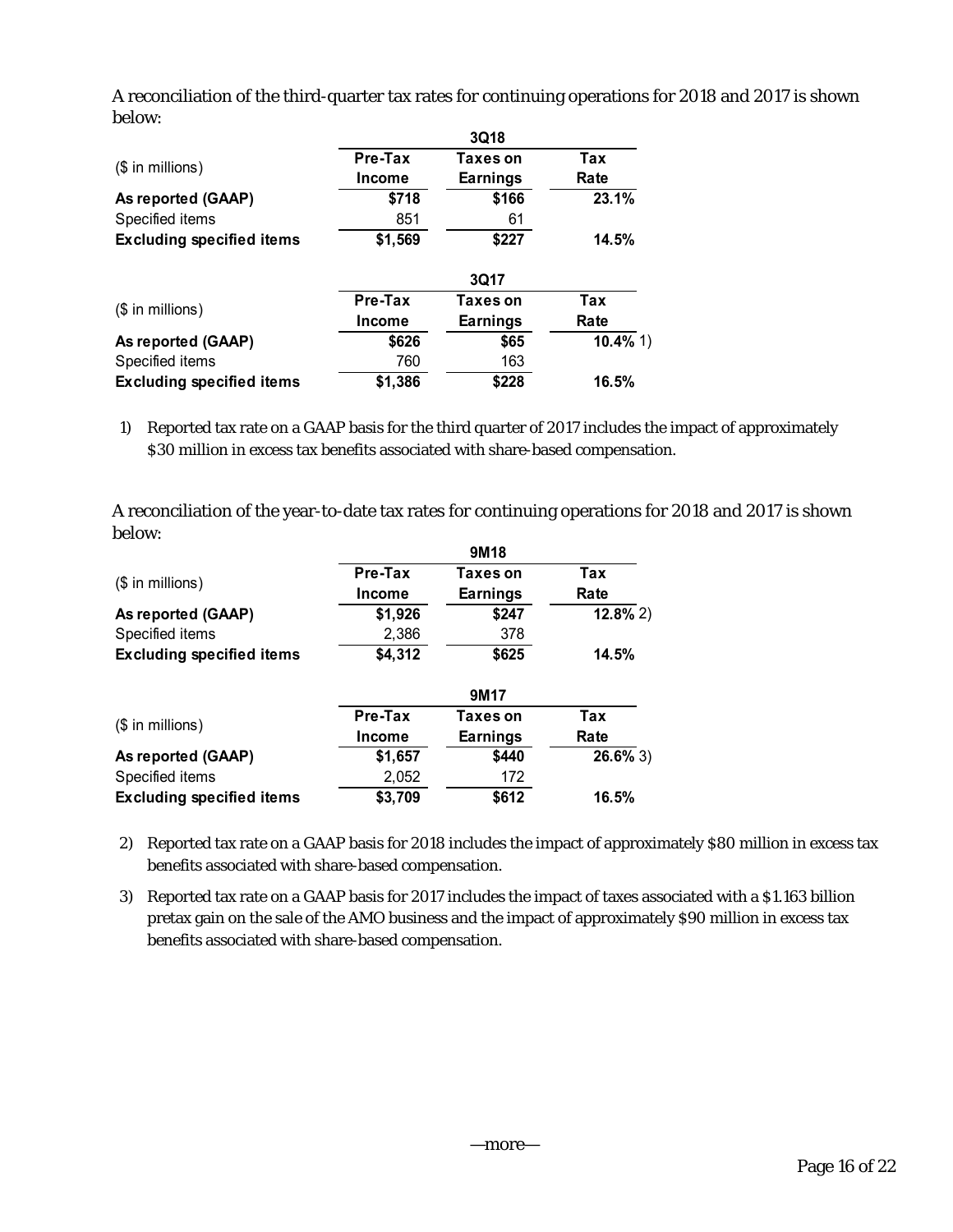#### Abbott Laboratories and Subsidiaries

#### Non-GAAP Reconciliation of Adjusted Historical Revenue

Third Quarter Ended September 30, 2018 and 2017

(\$ in millions) (unaudited)

|                          |                           | 3Q18                        |                                   | 3Q17                         | % Change vs. 3Q17 |          |                       |  |
|--------------------------|---------------------------|-----------------------------|-----------------------------------|------------------------------|-------------------|----------|-----------------------|--|
|                          |                           |                             |                                   |                              |                   |          | <b>Non-GAAP</b>       |  |
|                          | <b>Abbott</b><br>Reported | Rapid<br><b>Diagnostics</b> | <b>Adjusted</b><br><b>Revenue</b> | <b>Abbott</b><br>Reported    | Reported          | Reported | Organic <sup>a)</sup> |  |
| <b>Total Company</b>     | 7,656                     | (481)                       | 7,175                             | 6,829                        | 12.1              | 5.1      | 7.8                   |  |
| U.S.                     | 2.707                     | (274)                       | 2,433                             | 2,313                        | 17.0              | 5.2      | 5.2                   |  |
| Int'l                    | 4,949                     | (207)                       | 4.742                             | 4,516                        | 9.6               | 5.0      | 9.2                   |  |
| <b>Total Diagnostics</b> | 1,824                     | (481)                       | 1,343                             | 1,279                        | 42.6              | 5.0      | 7.5                   |  |
| U.S.                     | 666                       | (274)                       | 392                               | 369                          | 80.2              | 6.1      | 6.1                   |  |
| Int'l                    | 1,158                     | (207)                       | 951                               | 910                          | 27.3              | 4.5      | 8.1                   |  |
| <b>Rapid Diagnostics</b> | 481                       | (481)                       | $\qquad \qquad \blacksquare$      | $\qquad \qquad \blacksquare$ | n/m               | n/m      | n/m                   |  |
| U.S.                     | 274                       | (274)                       | --                                | $\overline{\phantom{a}}$     | n/m               | n/m      | n/m                   |  |
| Int'l                    | 207                       | (207)                       | --                                | $- -$                        | n/m               | n/m      | n/m                   |  |

a) In order to compute results excluding the impact of exchange rates, current year U.S. dollar sales are multiplied or divided, as appropriate, by the current year average foreign exchange rates and then those amounts are multiplied or divided, as appropriate, by the prior year average foreign exchange rates.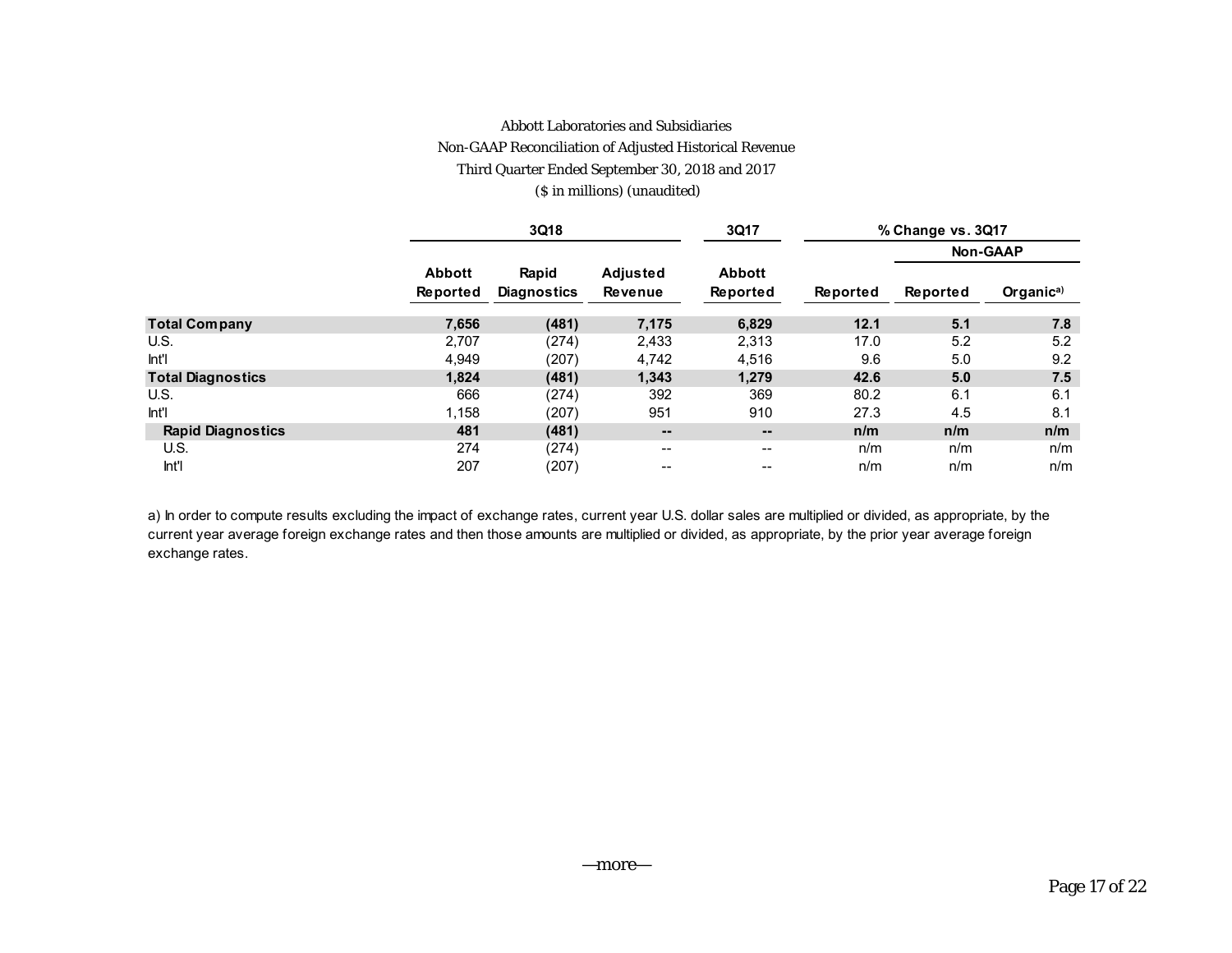#### Abbott Laboratories and Subsidiaries

### Non-GAAP Reconciliation of Adjusted Historical Revenue

Nine Months Ended September 30, 2018 and 2017

#### (\$ in millions) (unaudited)

|                                      |                           | 9M18                        |                     |                           | 9M17                                        |                          |          | % Change vs. 9M17 |                       |
|--------------------------------------|---------------------------|-----------------------------|---------------------|---------------------------|---------------------------------------------|--------------------------|----------|-------------------|-----------------------|
|                                      |                           |                             |                     |                           |                                             |                          |          |                   | Non-GAAP              |
|                                      | <b>Abbott</b><br>Reported | Rapid<br><b>Diagnostics</b> | Adjusted<br>Revenue | <b>Abbott</b><br>Reported | <b>Divested</b><br>Businesses <sup>a)</sup> | Adjusted<br>Revenue      | Reported | Reported          | Organic <sup>b)</sup> |
| <b>Total Company</b>                 | 22,813                    | (1,524)                     | 21,289              | 19,801                    | (187)                                       | 19,614                   | 15.2     | 8.5               | 7.6                   |
| U.S.                                 | 8,084                     | (855)                       | 7,229               | 6,997                     | (84)                                        | 6,913                    | 15.5     | 4.6               | 4.6                   |
| Int                                  | 14,729                    | (669)                       | 14,060              | 12,804                    | (103)                                       | 12,701                   | 15.0     | 10.7              | 9.2                   |
| <b>Total Diagnostics</b>             | 5,534                     | (1, 524)                    | 4,010               | 3,710                     | $\qquad \qquad -$                           | 3,710                    | 49.2     | 8.1               | 6.6                   |
| U.S.                                 | 2,018                     | (855)                       | 1,163               | 1,125                     | $\overline{\phantom{a}}$                    | 1,125                    | 79.4     | 3.3               | 3.3                   |
| Int                                  | 3,516                     | (669)                       | 2,847               | 2,585                     | $\overline{\phantom{a}}$                    | 2,585                    | 36.0     | 10.1              | 8.0                   |
| <b>Rapid Diagnostics</b>             | 1,524                     | (1, 524)                    | --                  | $\overline{\phantom{a}}$  | $\overline{\phantom{a}}$                    | $\overline{\phantom{a}}$ | n/m      | n/m               | n/m                   |
| U.S.                                 | 855                       | (855)                       | --                  | $\overline{\phantom{m}}$  | $\overline{\phantom{a}}$                    | $\overline{\phantom{m}}$ | n/m      | n/m               | n/m                   |
| Int'l                                | 669                       | (669)                       | --                  | $- -$                     | $- -$                                       | $\overline{\phantom{a}}$ | n/m      | n/m               | n/m                   |
| <b>Total Medical Devices</b>         | 8,450                     | $\overline{\phantom{a}}$    | 8,450               | 7,588                     | (12)                                        | 7,576                    | 11.4     | 11.5              | 9.1                   |
| U.S.                                 | 3,726                     | $\overline{\phantom{a}}$    | 3,726               | 3,504                     | (6)                                         | 3,498                    | 6.3      | 6.5               | 6.5                   |
| Int'l                                | 4,724                     | $\mathbf{u}$                | 4,724               | 4,084                     | (6)                                         | 4,078                    | 15.7     | 15.8              | 11.4                  |
| Cardiovas cular and Neurom odulation | 7,047                     | $\overline{\phantom{a}}$    | 7,047               | 6,587                     | (12)                                        | 6,575                    | 7.0      | 7.2               | 5.1                   |
| U.S.                                 | 3,404                     | $\overline{\phantom{m}}$    | 3,404               | 3,264                     | (6)                                         | 3,258                    | 4.3      | 4.5               | 4.5                   |
| Int'l                                | 3,643                     | $\overline{\phantom{a}}$    | 3,643               | 3,323                     | (6)                                         | 3,317                    | 9.7      | 9.8               | 5.7                   |
| <b>Vascular</b>                      | 2,209                     | $\overline{\phantom{a}}$    | 2,209               | 2,158                     | (12)                                        | 2,146                    | 2.4      | 2.9               | 0.6                   |
| U.S.                                 | 854                       | $\overline{\phantom{a}}$    | 854                 | 891                       | (6)                                         | 885                      | (4.2)    | (3.5)             | (3.5)                 |
| Int'l                                | 1,355                     | $- -$                       | 1,355               | 1,267                     | (6)                                         | 1,261                    | 7.0      | 7.4               | 3.5                   |

a) Reflects sales related to the AMO and St. Jude Medical vascular closure businesses prior to divesting in the first quarter 2017.

b) In order to compute results excluding the impact of exchange rates, current year U.S. dollar sales are multiplied or divided, as appropriate, by the current year average foreign exchange rates and then those amounts are multiplied or divided, as appropriate, by the prior year average foreign exchange rates.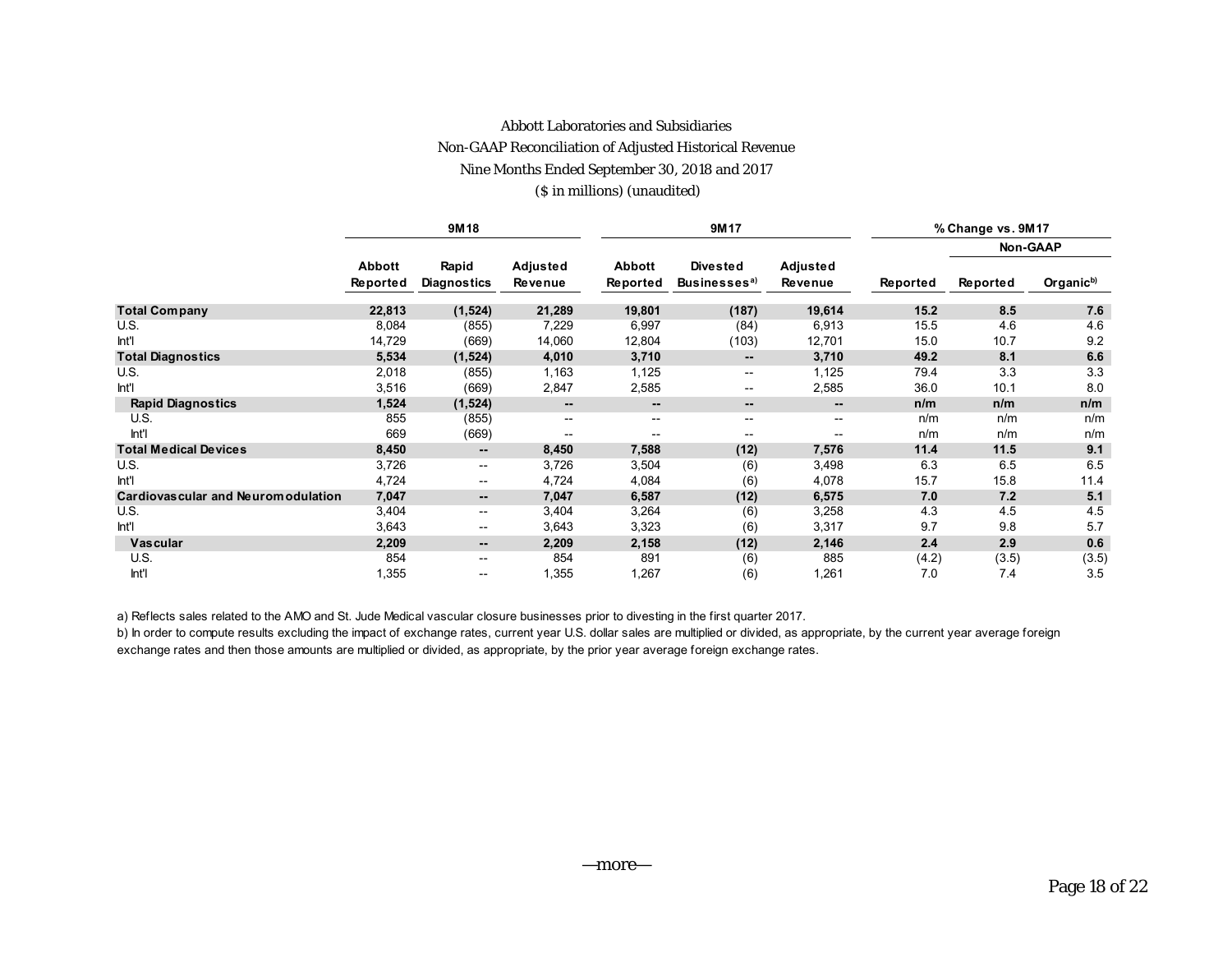## Abbott Laboratories and Subsidiaries Details of Specified Items Third Quarter Ended September 30, 2018 (in millions, except per share data) (unaudited)

|                                                        |   | Acquisition or<br>Divestiture-<br>related (a) |    | Restructuring<br>and Cost<br>Reduction<br>Initiatives (b) |    | Intangible<br>Amortization |    | Other $(c)$ | Total<br><b>Specifieds</b> |       |
|--------------------------------------------------------|---|-----------------------------------------------|----|-----------------------------------------------------------|----|----------------------------|----|-------------|----------------------------|-------|
| Gross Margin                                           | S | 20                                            | \$ | 3                                                         | \$ | 544                        | \$ | 42          |                            | 609   |
| R&D                                                    |   | (13)                                          |    | (1)                                                       |    |                            |    | (4)         |                            | (18)  |
| SG&A                                                   |   | (103)                                         |    | (2)                                                       |    |                            |    |             |                            | (105) |
| Debt extinguishment costs                              |   |                                               |    |                                                           |    |                            |    | (67)        |                            | (67)  |
| Other (income) expense, net                            |   | 6                                             |    |                                                           |    |                            |    | (58)        |                            | (52)  |
| Earnings from Continuing Operations before taxes       |   | 130                                           | \$ | 6                                                         | \$ | 544                        |    | 171         |                            | 851   |
| Tax expense on Earnings from Continuing Operations (d) |   |                                               |    |                                                           |    |                            |    |             |                            | 61    |
| Earnings from Continuing Operations                    |   |                                               |    |                                                           |    |                            |    |             |                            | 790   |
| Diluted Earnings per Share from Continuing Operations  |   |                                               |    |                                                           |    |                            |    |             |                            | 0.44  |

The table above provides additional details regarding the specified items described on page 14.

- a) Acquisition-related expenses include costs for legal, accounting, tax, and other services related to business acquisitions, integration costs which represent incremental costs directly related to integrating the acquired businesses and include expenditures for consulting, retention, severance, and the integration of systems, processes and business activities, and fair value adjustments to contingent consideration related to a business acquisition.
- b) Restructuring and cost reduction initiative expenses include severance, outplacement, inventory write-downs, asset impairments, accelerated depreciation, and other direct costs associated with specific restructuring plans and cost reduction initiatives. Restructuring and cost reduction plans consist of distinct initiatives to streamline operations including the consolidation and rationalization of business activities and facilities, workforce reductions, the transfer of product lines between manufacturing facilities, and the transfer of other business activities between sites.
- c) Other includes costs associated with the early extinguishment of debt and charges related to the impairment of certain assets.
- d) Reflects the net tax benefit associated with the specified items and excess tax benefits associated with share-based compensation.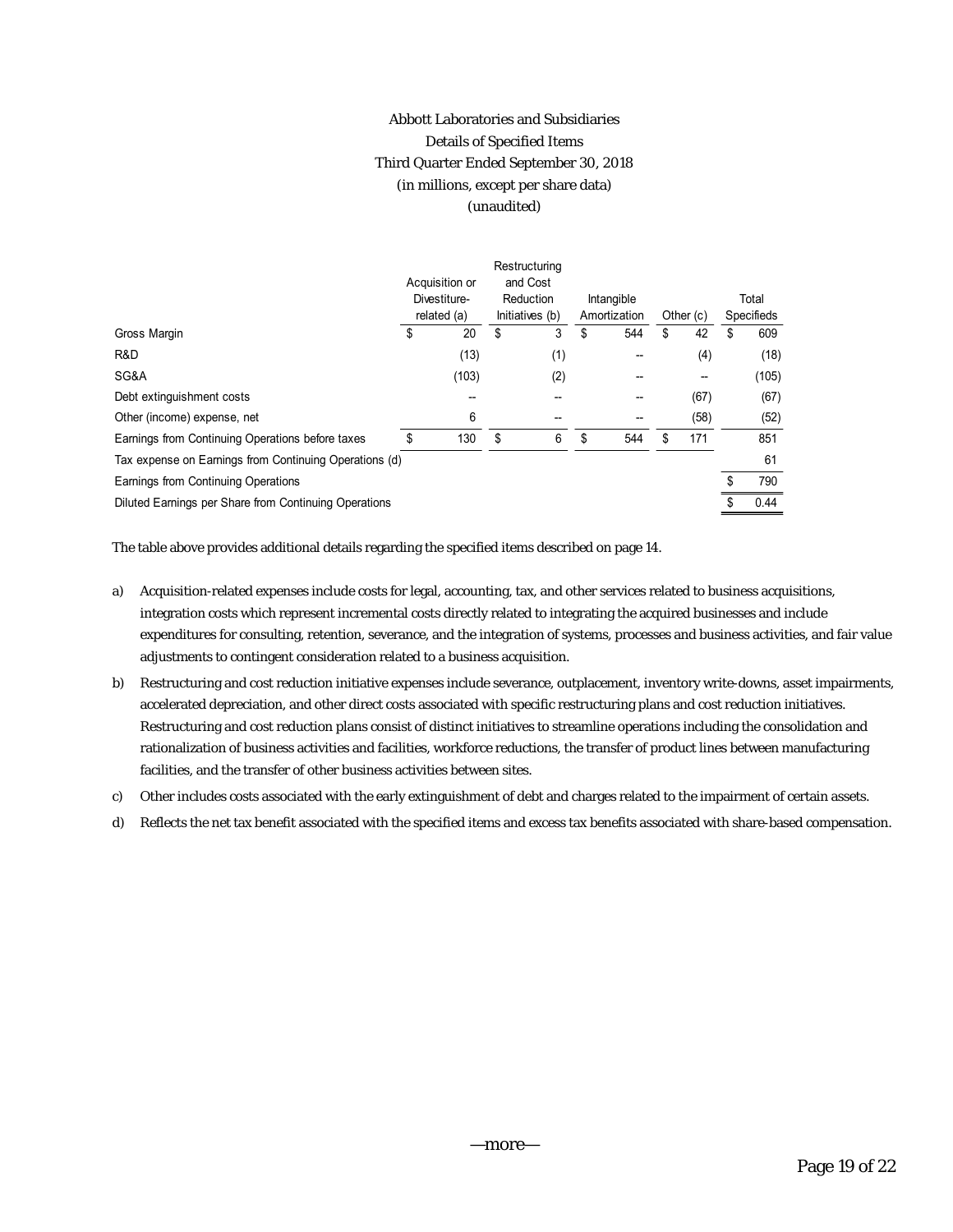## Abbott Laboratories and Subsidiaries Details of Specified Items Third Quarter Ended September 30, 2017 (in millions, except per share data) (unaudited)

|                                                        |    | Acquisition or<br>Divestiture-<br>related (a) |    | Restructuring<br>and Cost<br>Reduction<br>Initiatives (b) |    | Intangible<br>Amortization |    | Other $(c)$ | Total<br><b>Specifieds</b> |      |
|--------------------------------------------------------|----|-----------------------------------------------|----|-----------------------------------------------------------|----|----------------------------|----|-------------|----------------------------|------|
| Gross Margin                                           | \$ | 26                                            | \$ | 53                                                        | S  | 501                        | \$ | $- -$       | \$                         | 580  |
| R&D                                                    |    | (11)                                          |    | (74)                                                      |    | $- -$                      |    | (6)         |                            | (91) |
| SG&A                                                   |    | (84)                                          |    | (7)                                                       |    | --                         |    |             |                            | (90) |
| Other (income) expense, net                            |    | 16                                            |    | --                                                        |    | $- -$                      |    | (15)        |                            |      |
| Earnings from Continuing Operations before taxes       |    | 105                                           | \$ | 134                                                       | \$ | 501                        | S  | 20          |                            | 760  |
| Tax expense on Earnings from Continuing Operations (d) |    |                                               |    |                                                           |    |                            |    |             |                            | 163  |
| Earnings from Continuing Operations                    |    |                                               |    |                                                           |    |                            |    |             |                            | 597  |
| Diluted Earnings per Share from Continuing Operations  |    |                                               |    |                                                           |    |                            |    |             |                            | 0.34 |
|                                                        |    |                                               |    |                                                           |    |                            |    |             |                            |      |

The table above provides additional details regarding the specified items described on page 14.

- a) Acquisition-related expenses include costs for legal, accounting, tax, and other services related to business acquisitions, integration costs which represent incremental costs directly related to integrating the acquired businesses and include expenditures for consulting, retention, severance, and the integration of systems, processes and business activities, fair value adjustments to contingent consideration related to a business acquisition, and inventory step-up amortization. The specified items in interest expense include amortization expense associated with acquisition-related bridge facility fees. Divestiture-related expenses include incremental costs to separate the divested businesses as well as bankers' fees and costs for legal, accounting, tax, and other services related to the divestitures.
- b) Restructuring and cost reduction initiative expenses include severance, outplacement, inventory write-downs, asset impairments, accelerated depreciation, and other direct costs associated with specific restructuring plans and cost reduction initiatives. Restructuring and cost reduction plans consist of distinct initiatives to streamline operations including the consolidation and rationalization of business activities and facilities, workforce reductions, the transfer of product lines between manufacturing facilities, and the transfer of other business activities between sites. Any gains related to the divestiture of a facility as part of a restructuring program are also included in this category.
- c) Other expense primarily relates to the impairment of a financial instrument and the acquisition of an R&D asset.
- d) Reflects the net tax benefit associated with the specified items and excess tax benefits associated with share-based compensation.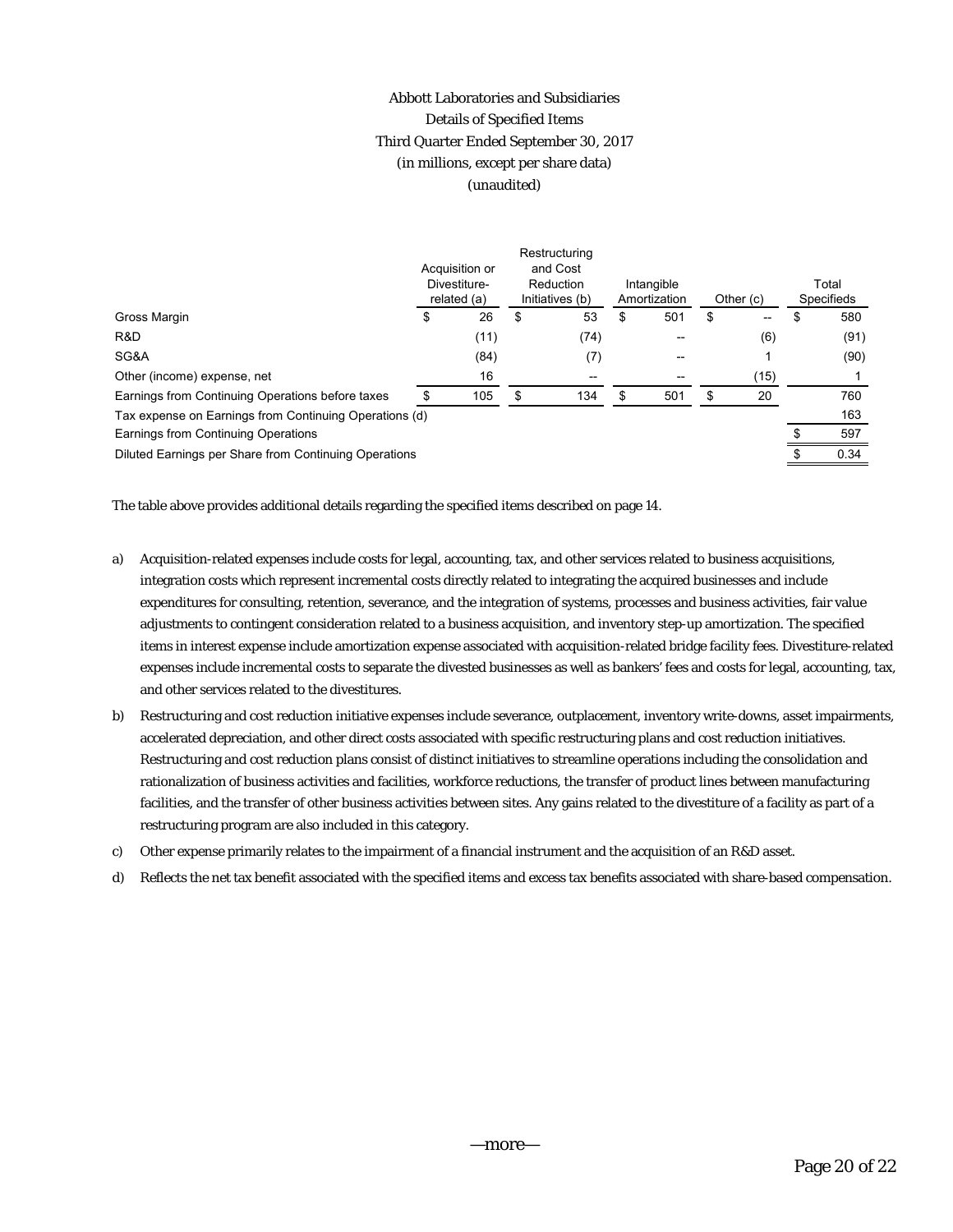## Abbott Laboratories and Subsidiaries Details of Specified Items Nine Months Ended September 30, 2018 (in millions, except per share data) (unaudited)

|                                                        |    | Acquisition or<br>Divestiture-<br>related (a) |    | Restructuring<br>and Cost<br>Reduction<br>Initiatives (b) |    | Intangible<br>Amortization |    | Other (c) |    | Total<br><b>Specifieds</b> |
|--------------------------------------------------------|----|-----------------------------------------------|----|-----------------------------------------------------------|----|----------------------------|----|-----------|----|----------------------------|
| Gross Margin                                           | \$ | 102                                           | \$ | 99                                                        | \$ | 1,690                      | \$ | 42        | \$ | 1,933                      |
| R&D                                                    |    | (34)                                          |    | (4)                                                       |    |                            |    | (47)      |    | (85)                       |
| SG&A                                                   |    | (264)                                         |    | (10)                                                      |    |                            |    |           |    | (274)                      |
| Interest expense, net                                  |    |                                               |    |                                                           |    |                            |    | (2)       |    | (2)                        |
| Net foreign exchange (gain) loss                       |    |                                               |    | (1)                                                       |    |                            |    |           |    | (1)                        |
| Debt extinguishment costs                              |    |                                               |    |                                                           |    |                            |    | (81)      |    | (81)                       |
| Other (income) expense, net                            |    | (1)                                           |    |                                                           |    |                            |    | (9)       |    | (10)                       |
| Earnings from Continuing Operations before taxes       | \$ | 401                                           | \$ | 114                                                       | \$ | 1,690                      | \$ | 181       |    | 2,386                      |
| Tax expense on Earnings from Continuing Operations (d) |    |                                               |    |                                                           |    |                            |    |           |    | 378                        |
| Earnings from Continuing Operations                    |    |                                               |    |                                                           |    |                            |    |           |    | 2,008                      |
| Diluted Earnings per Share from Continuing Operations  |    |                                               |    |                                                           |    |                            |    |           |    | 1.13                       |

The table above provides additional details regarding the specified items described on page 15.

- a) Acquisition-related expenses include costs for legal, accounting, tax, and other services related to business acquisitions, integration costs which represent incremental costs directly related to integrating the acquired businesses and include expenditures for consulting, retention, severance, and the integration of systems, processes and business activities, fair value adjustments to contingent consideration related to a business acquisition, and inventory step-up amortization.
- b) Restructuring and cost reduction initiative expenses include severance, outplacement, inventory write-downs, asset impairments, accelerated depreciation, and other direct costs associated with specific restructuring plans and cost reduction initiatives. Restructuring and cost reduction plans consist of distinct initiatives to streamline operations including the consolidation and rationalization of business activities and facilities, workforce reductions, the transfer of product lines between manufacturing facilities, and the transfer of other business activities between sites.
- c) Other includes the cost associated with the early extinguishment of debt, costs related to the acquisition of R&D assets and charges related to the impairment of certain assets, partially offset by an increase in fair value of an investment.
- d) Reflects the net tax benefit associated with the specified items and excess tax benefits associated with share-based compensation.